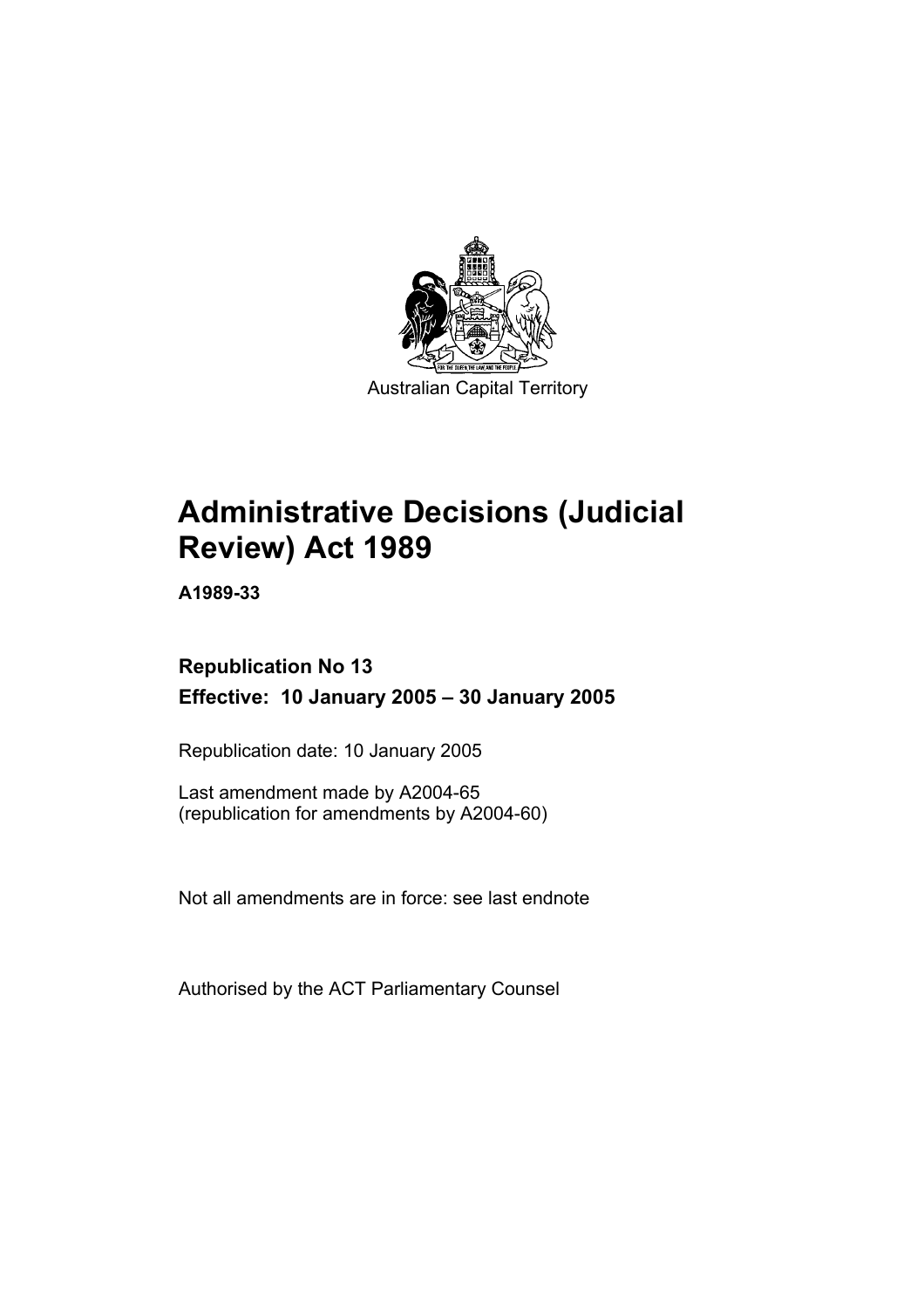### **About this republication**

#### **The republished law**

This is a republication of the *Administrative Decisions (Judicial Review) Act 1989* (including any amendment made under the *Legislation Act 2001*, part 11.3 (Editorial changes)) as in force on 10 January 2005*.* It also includes any amendment, repeal or expiry affecting the republished law to 10 January 2005.

The legislation history and amendment history of the republished law are set out in endnotes 3 and 4.

#### **Kinds of republications**

The Parliamentary Counsel's Office prepares 2 kinds of republications of ACT laws (see the ACT legislation register at www.legislation.act.gov.au):

- authorised republications to which the *Legislation Act 2001* applies
- unauthorised republications.

The status of this republication appears on the bottom of each page.

#### **Editorial changes**

The *Legislation Act 2001*, part 11.3 authorises the Parliamentary Counsel to make editorial amendments and other changes of a formal nature when preparing a law for republication. Editorial changes do not change the effect of the law, but have effect as if they had been made by an Act commencing on the republication date (see *Legislation Act 2001*, s 115 and s 117). The changes are made if the Parliamentary Counsel considers they are desirable to bring the law into line, or more closely into line, with current legislative drafting practice.

This republication includes amendments made under part 11.3 (see endnote 1).

#### **Uncommenced provisions and amendments**

If a provision of the republished law has not commenced or is affected by an uncommenced amendment, the symbol  $\mathbf{U}$  appears immediately before the provision heading. The text of the uncommenced provision or amendment appears only in the last endnote.

#### **Modifications**

If a provision of the republished law is affected by a current modification, the symbol  $\mathbf{M}$ appears immediately before the provision heading. The text of the modifying provision appears in the endnotes. For the legal status of modifications, see *Legislation Act 2001*, section 95.

#### **Penalties**

The value of a penalty unit for an offence against this republished law at the republication date is—

- (a) if the person charged is an individual—\$100; or
- (b) if the person charged is a corporation—\$500.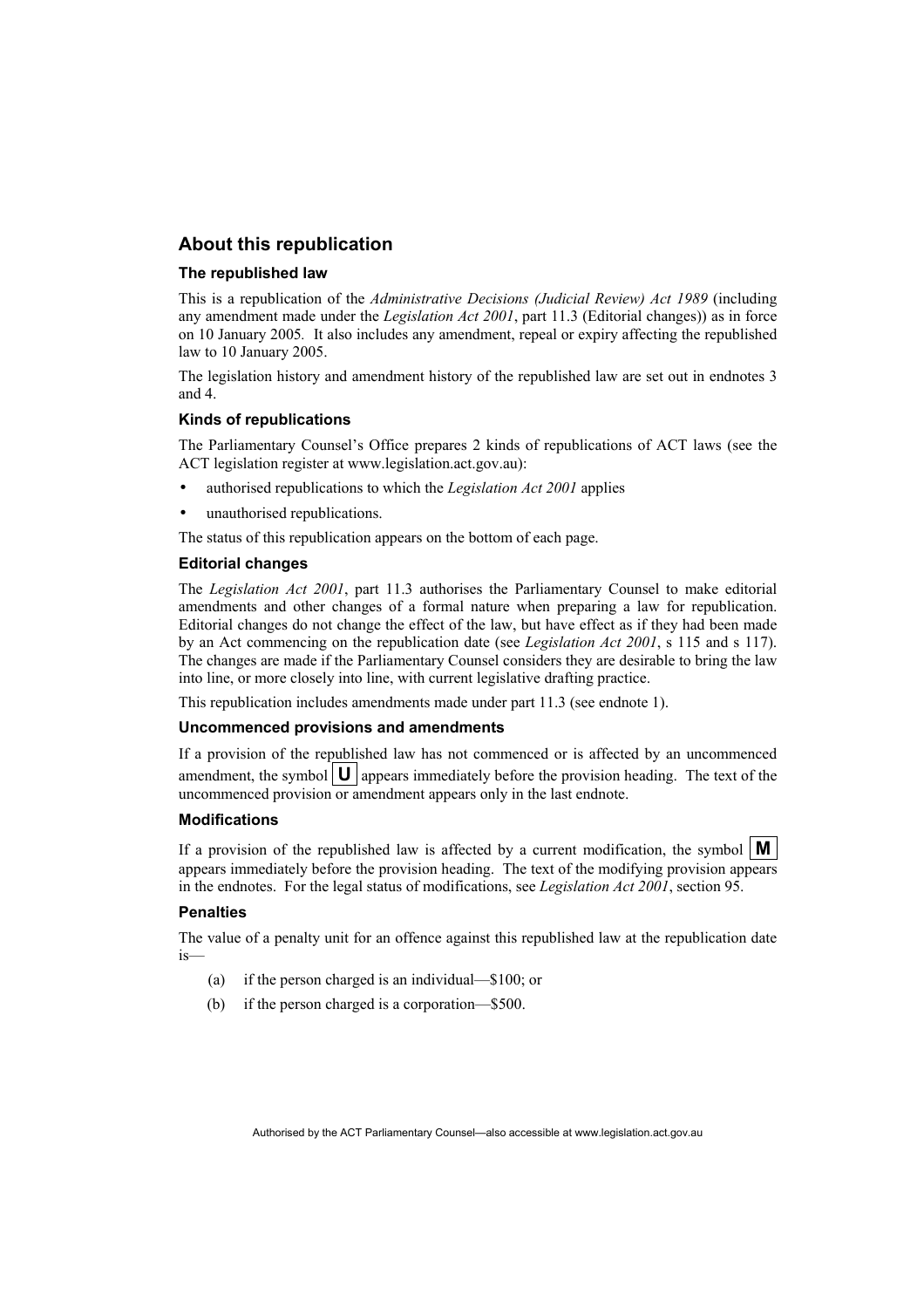

# **Administrative Decisions (Judicial Review) Act 1989**

## **Contents**

|                   |                                                                   | Page       |
|-------------------|-------------------------------------------------------------------|------------|
| 1                 | Short title                                                       | 2          |
| 3                 | Interpretation                                                    | 2          |
| 4                 | Act to operate notwithstanding anything in existing laws          | 4          |
| 5                 | Applications for review of decisions                              | 5          |
| 6                 | Applications for review of conduct related to making of decisions |            |
| 7                 | Applications in respect of failures to make decisions             | 9          |
| 8                 | Jurisdiction of Supreme Court                                     | 10         |
| 9                 | Effect of Act on other rights                                     | 10         |
| 10                | Manner of making applications                                     | 11         |
| 11                | Amendment of documents                                            | 13         |
| $12 \overline{ }$ | Application to be made a party to a proceeding                    | 13         |
| 13                | Reasons for decision may be obtained                              | 14         |
| 14                | Certain information not required to be disclosed                  | 17         |
| R <sub>13</sub>   | Administrative Decisions (Judicial Review) Act 1989               | contents 1 |
| 10/01/05          | Effective: 10/01/05-30/01/05                                      |            |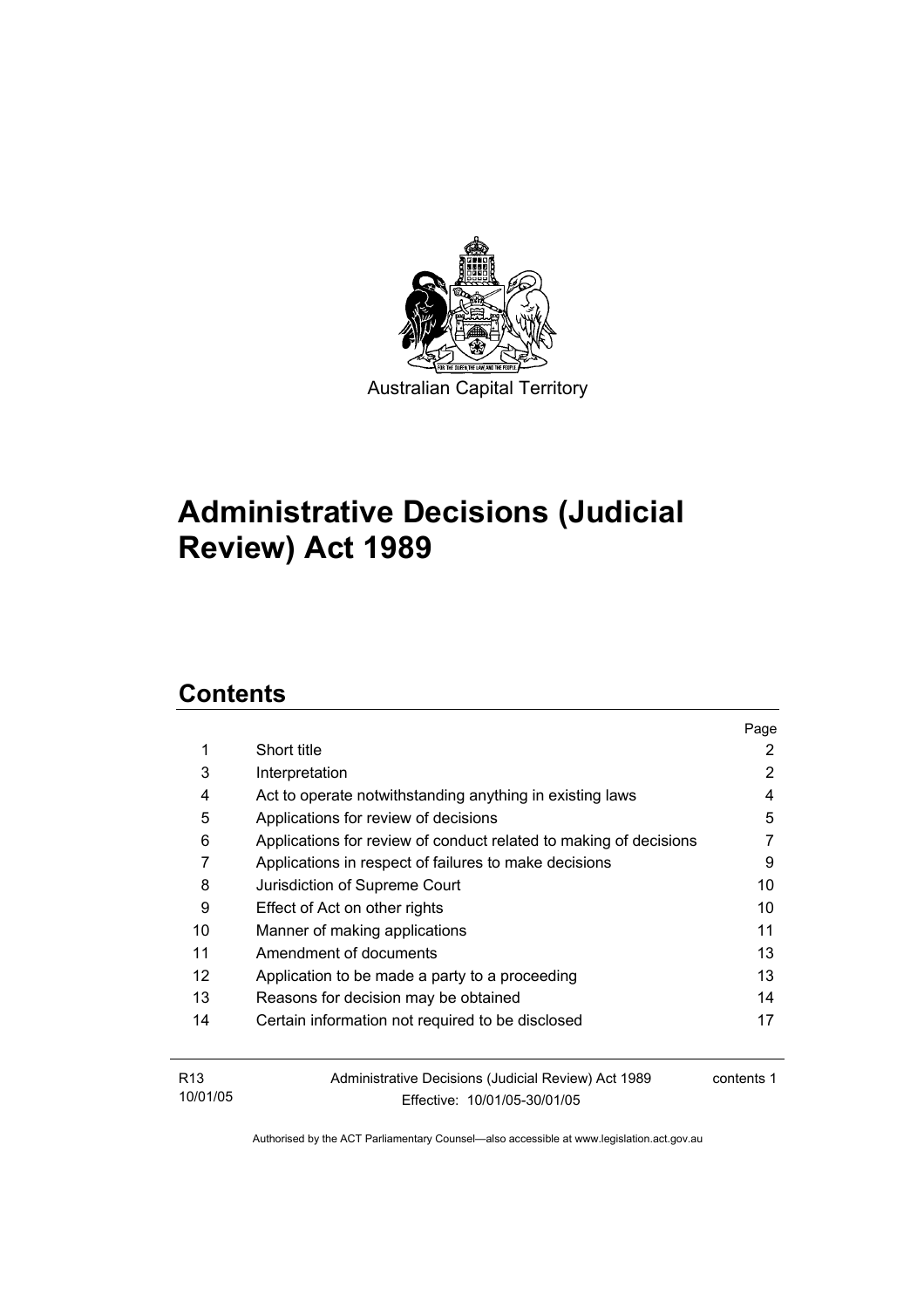| Contents          |                                                                               |      |
|-------------------|-------------------------------------------------------------------------------|------|
|                   |                                                                               | Page |
| 15                | Certification concerning the disclosure of information                        | 18   |
| 16                | Stay of proceedings                                                           | 20   |
| 17                | Powers of the Supreme Court in respect of applications for order of<br>review | 20   |
| 18                | Change in person holding, or performing the duties of, an office              | 21   |
| 19                | Intervention by Minister or Commonwealth Attorney-General                     | 22   |
| 20                | Act not to apply to certain decisions                                         | 22   |
| 21                | Regulation-making power                                                       | 23   |
| 22                | Transitional-sch 1, clause 5                                                  | 23   |
|                   |                                                                               |      |
| <b>Schedule 1</b> | Decisions to which this Act does not apply                                    | 24   |
| Schedule 2        | Decisions to which section 13 does not apply                                  | 26   |
| <b>Endnotes</b>   |                                                                               |      |
| 1                 | About the endnotes                                                            | 29   |
| 2                 | Abbreviation key                                                              | 29   |
| 3                 | Legislation history                                                           | 30   |
| 4                 | Amendment history                                                             | 33   |

 5 Earlier republications 35 6 Uncommenced amendments 36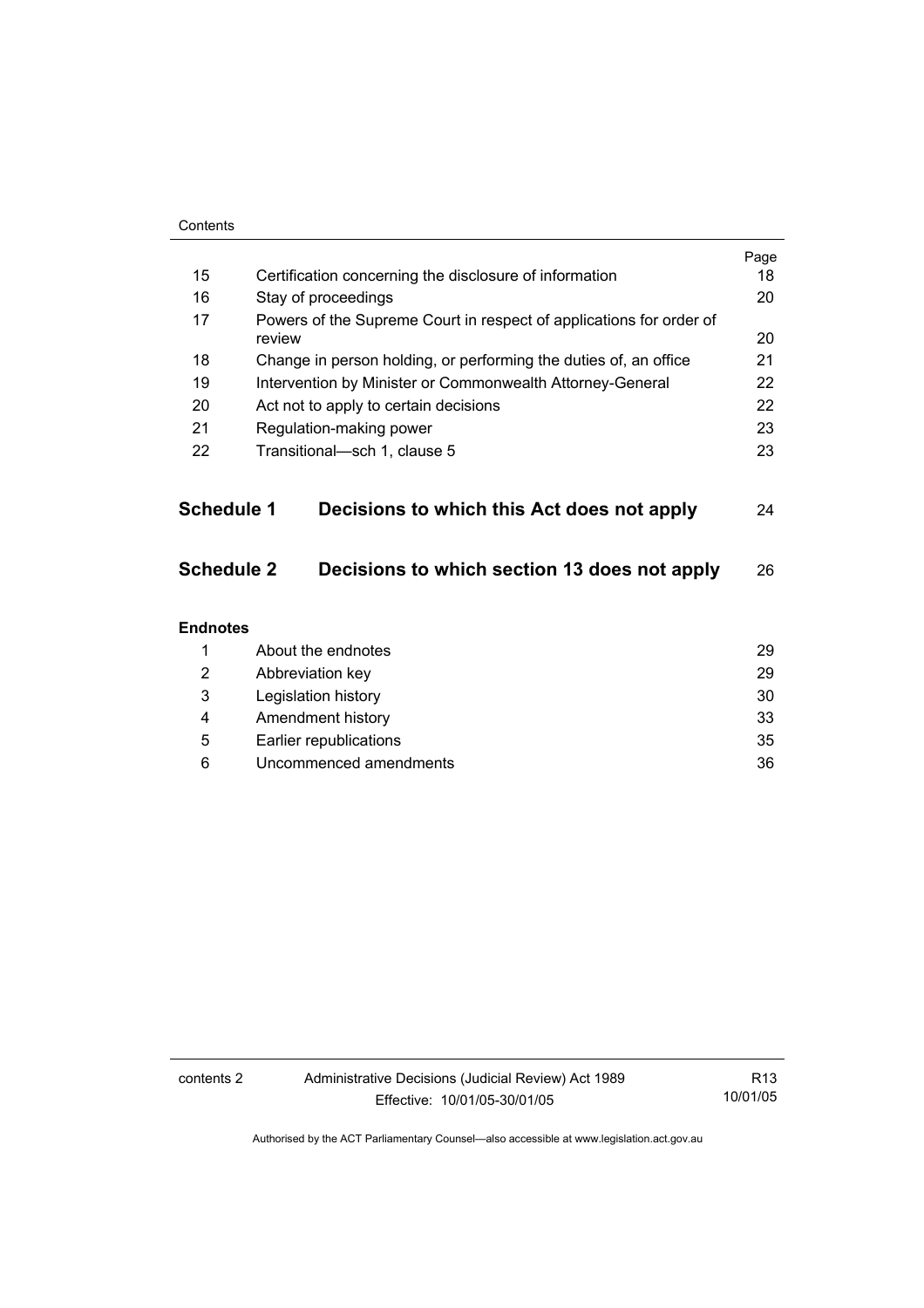

# **Administrative Decisions (Judicial Review) Act 1989**

An Act relating to the review on questions of law of certain administrative decisions

R13 10/01/05

I

Administrative Decisions (Judicial Review) Act 1989 Effective: 10/01/05-30/01/05

page 1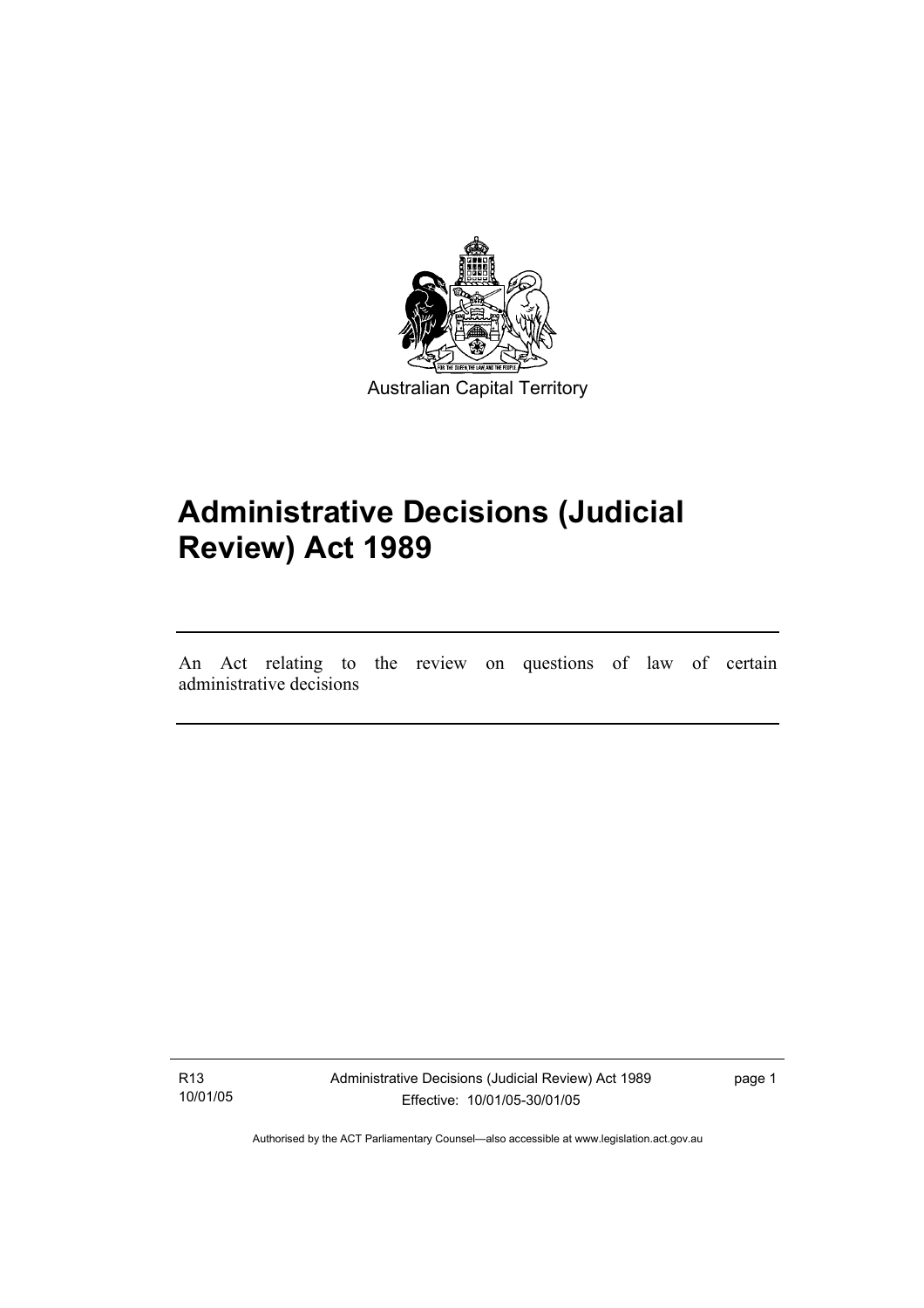### **1 Name of Act**

This Act is the *Administrative Decisions (Judicial Review) Act 1989*.

#### **3 Interpretation**

(1) In this Act:

*decision to which this Act applies* means a decision of an administrative character made, proposed to be made or required to be made (whether in the exercise of a discretion or not) under an enactment, other than a decision specified in schedule 1.

*duty* includes a duty imposed on a person in his or her capacity as a public employee.

*enactment* means—

- (a) an Act, or a subordinate law (including part of an Act or of such a law); or
- (b) the *Australian Capital Territory (Planning and Land Management) Act 1988* (Cwlth), part 10, division 5; or
- (c) the *Canberra Water Supply (Googong Dam) Act 1974* (Cwlth).

*failure*, in relation to the making of a decision, includes a refusal to make the decision.

*judge* means a judge of the Supreme Court.

*order of review*, in relation to a decision, in relation to conduct engaged in for the purpose of making a decision or in relation to a failure to make a decision, means an order on an application made under section 5, section 6 or section 7 in respect of the decision, conduct or failure.

*Note 1* A definition applies except so far as the contrary intention appears (see *Legislation Act 2001*, s 155).

| page 2 | Administrative Decisions (Judicial Review) Act 1989 | R <sub>13</sub> |
|--------|-----------------------------------------------------|-----------------|
|        | Effective: 10/01/05-30/01/05                        | 10/01/05        |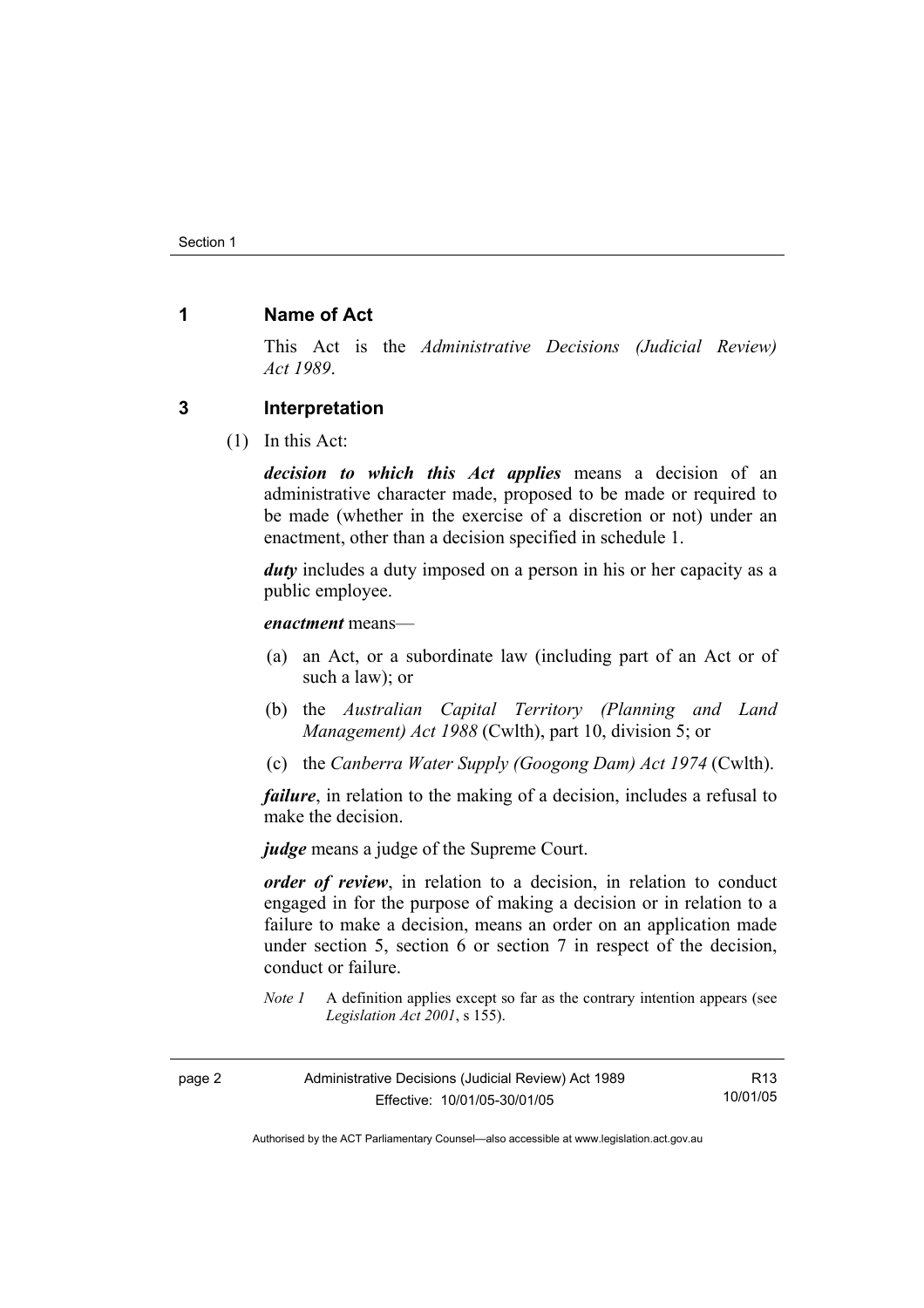- *Note 2* A reference to an Act includes a reference to the statutory instruments made or in force under the Act, including regulations (see *Legislation Act 2001*, s 104).
- (2) In this Act, a reference to the *making* of a decision includes a reference to—
	- (a) making, suspending, revoking or refusing to make an order, award or determination; or
	- (b) providing, suspending, revoking or refusing to provide a certificate, direction, approval, consent or permission; or
	- (c) issuing, suspending, revoking or refusing to issue a licence, authority or other instrument; or
	- (d) imposing a condition or restriction; or
	- (e) making a declaration, demand or requirement; or
	- (f) retaining, or refusing to deliver up, an article; or
	- (g) doing or refusing to do any other act or thing;

and a reference to a *failure to make* a decision shall be construed accordingly.

- (3) Where provision is made by an enactment for the making of a report or recommendation before a decision is made in the exercise of a power under that enactment or under another law, the making of such a report or recommendation shall be taken, for the purposes of this Act, to be the making of a decision.
- (4) In this Act—
	- (a) a reference to a person aggrieved by a decision includes a reference—
		- (i) to a person whose interests are adversely affected by the decision; and
		- (ii) in the case of a decision by way of the making of a report or recommendation—to a person whose interests would

| R <sub>13</sub> | Administrative Decisions (Judicial Review) Act 1989 | page 3 |
|-----------------|-----------------------------------------------------|--------|
| 10/01/05        | Effective: 10/01/05-30/01/05                        |        |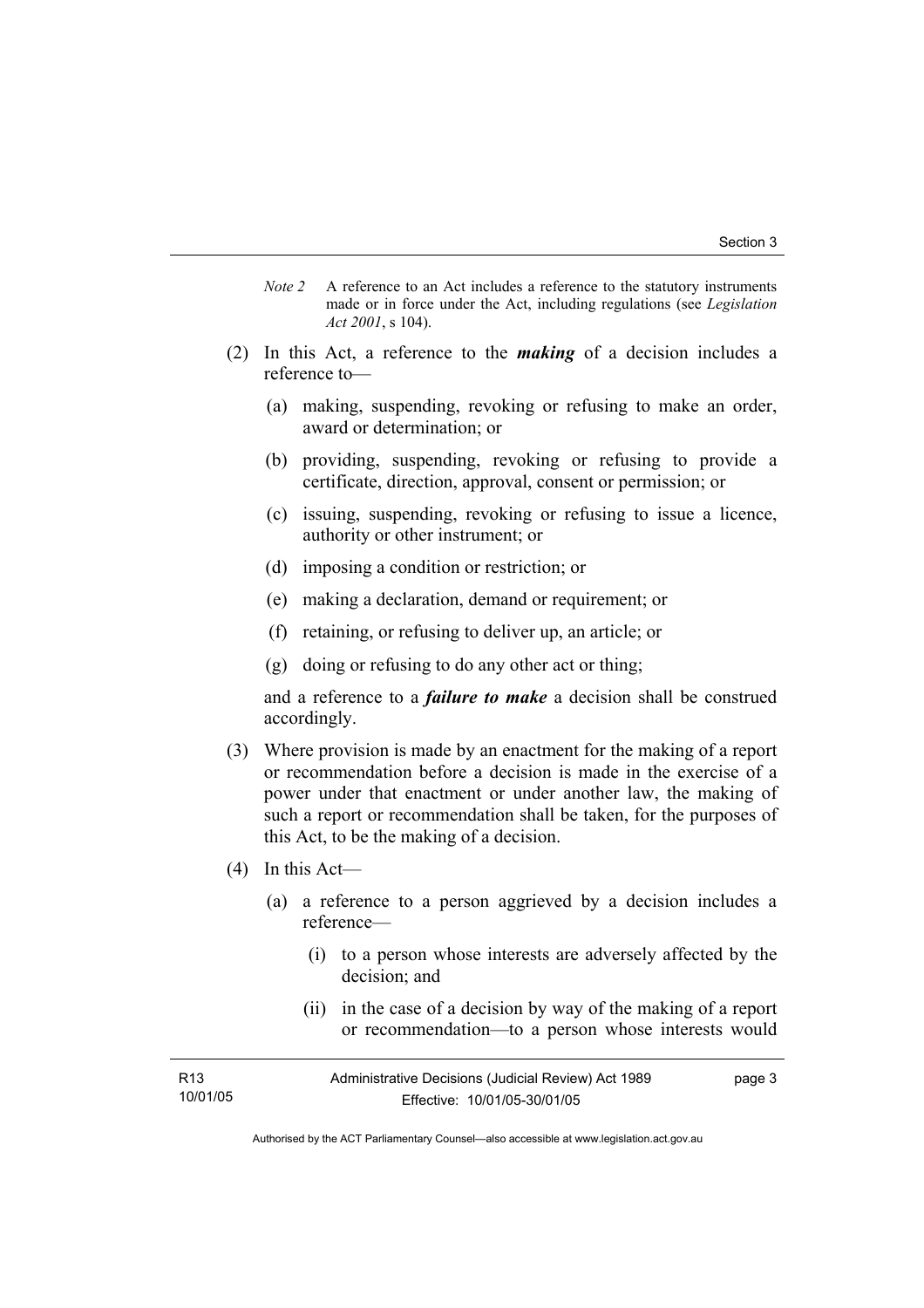be adversely affected if a decision were, or were not, made in accordance with the report or recommendation; and

- (b) a reference to a person aggrieved by conduct that has been, is being, or is proposed to be engaged in for the purpose of making a decision, or by a failure to make a decision, includes a reference to a person whose interests are, or would be, adversely affected by the conduct or failure; and
- (c) a reference to conduct engaged in for the purpose of making a decision includes a reference to the doing of any act or thing preparatory to the making of the decision, including the taking of evidence or the holding of an inquiry or investigation.
- (5) For the purposes of a schedule—
	- (a) a decision made, proposed to be made or required to be made by a person acting as the delegate of another person, or by a person otherwise lawfully authorised to act on behalf of another person, shall be taken to be a decision by that other person; and
	- (b) a decision made, proposed to be made or required to be made by a person for the time being acting in, or performing any of the duties of, an office or appointment shall be taken to be a decision by the holder of that office or appointment.
- (6) Where a person has nominated an address in Australia at which documents may be served on the person, a document or statement that is required by this Act to be given to the person may be sent to that address.

### **4 Act to operate notwithstanding anything in existing laws**

This Act has effect notwithstanding anything contained in any enactment in force at the commencement of this Act.

R13 10/01/05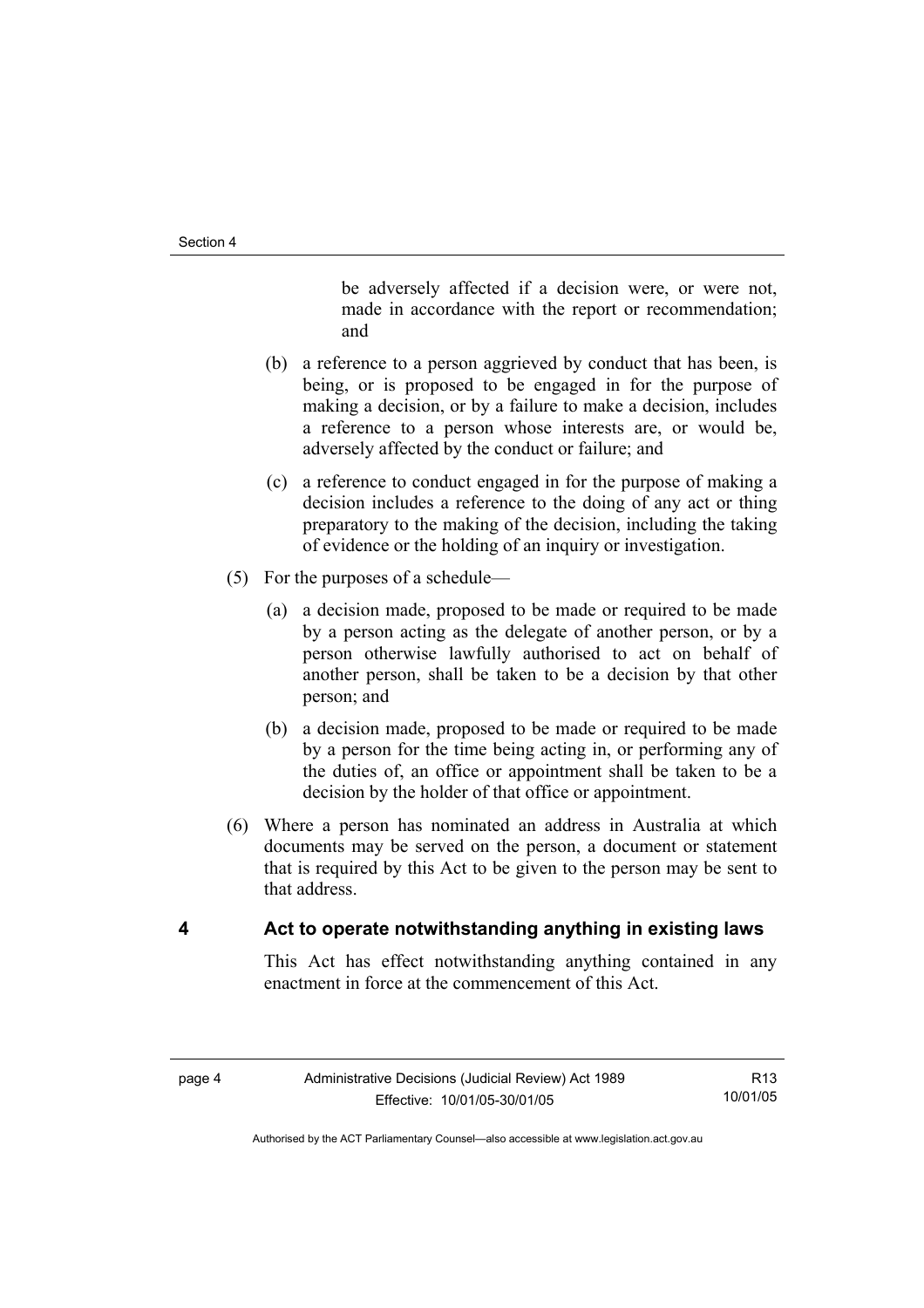### **5 Applications for review of decisions**

 (1) A person who is aggrieved by a decision to which this Act applies that is made after the commencement of this Act may apply to the Supreme Court for an order of review in respect of the decision on any 1 or more of the following grounds:

- (a) that a breach of the rules of natural justice occurred in connection with the making of the decision;
- (b) that procedures that were required by law to be observed in connection with the making of the decision were not observed;
- (c) that the person who purported to make the decision did not have jurisdiction to make the decision;
- (d) that the decision was not authorised by the enactment under which it was purported to be made;
- (e) that the making of the decision was an improper exercise of the power conferred by the enactment under which it was purported to be made;
- (f) that the decision involved an error of law, whether or not the error appears on the record of the decision;
- (g) that the decision was induced or affected by fraud;
- (h) that there was no evidence or other material to justify the making of the decision;
- (i) that the decision was otherwise contrary to law.
- (2) The reference in subsection (1) (e) to an *improper exercise* of a power includes a reference to—
	- (a) taking an irrelevant consideration into account in the exercise of a power; and
	- (b) failing to take a relevant consideration into account in the exercise of a power; and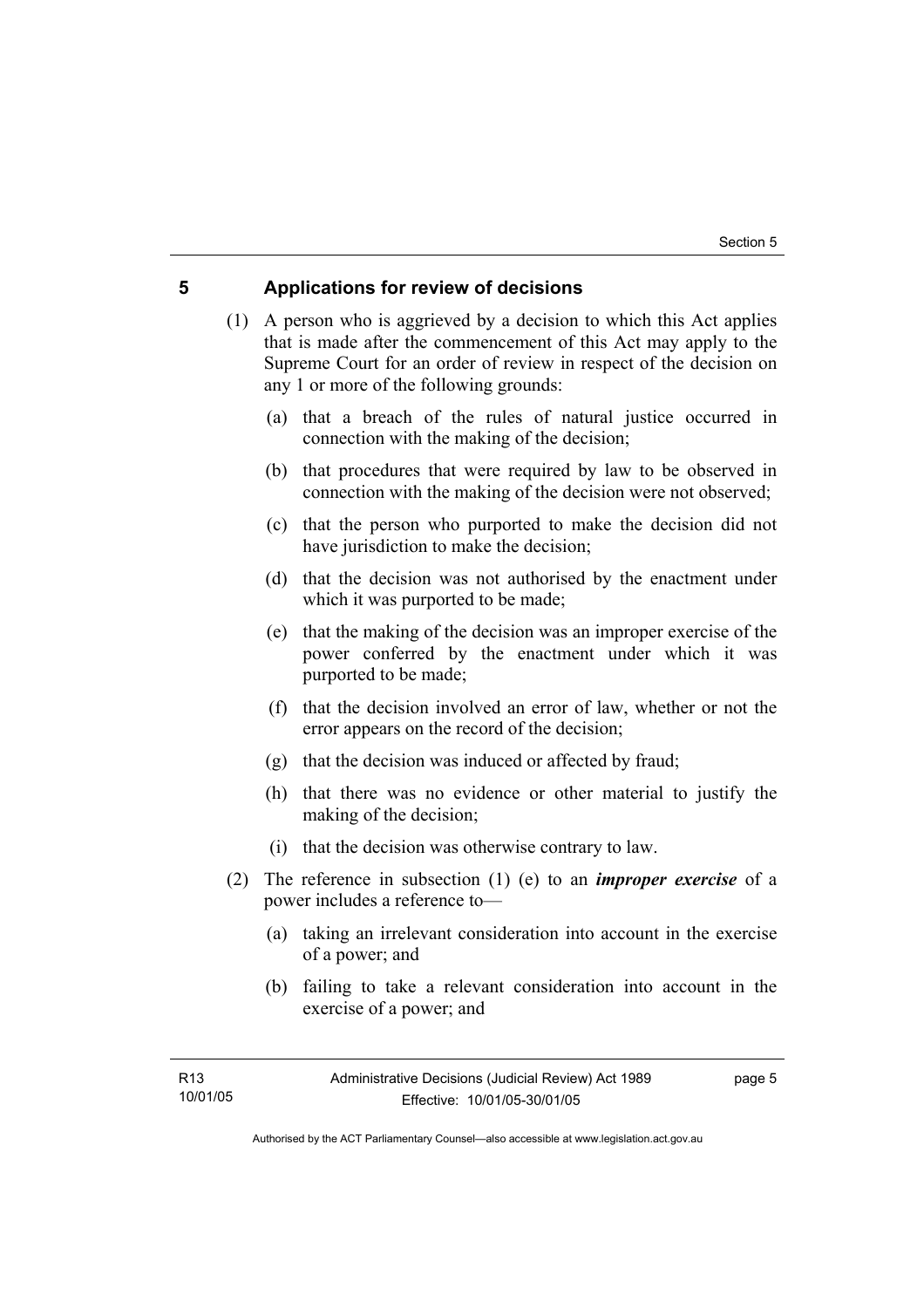- (c) an exercise of a power for a purpose other than a purpose for which the power is conferred; and
- (d) an exercise of a discretionary power in bad faith; and
- (e) an exercise of a personal discretionary power at the direction or behest of another person; and
- (f) an exercise of a discretionary power in accordance with a rule or policy without regard to the merits of the particular case; and
- (g) an exercise of a power that is so unreasonable that no reasonable person could have so exercised the power; and
- (h) an exercise of a power in such a way that the result of the exercise of the power is uncertain; and
- (i) any other exercise of a power in a way that constitutes abuse of the power.
- (3) The ground specified in subsection (1) (h) shall not be taken to be made out unless—
	- (a) the person who made the decision was required by law to reach that decision only if a particular matter was established, and there was no evidence or other material (including facts of which he or she was entitled to take notice) from which he or she could reasonably be satisfied that the matter was established; or
	- (b) the person who made the decision based the decision on the existence of a particular fact, and that fact did not exist.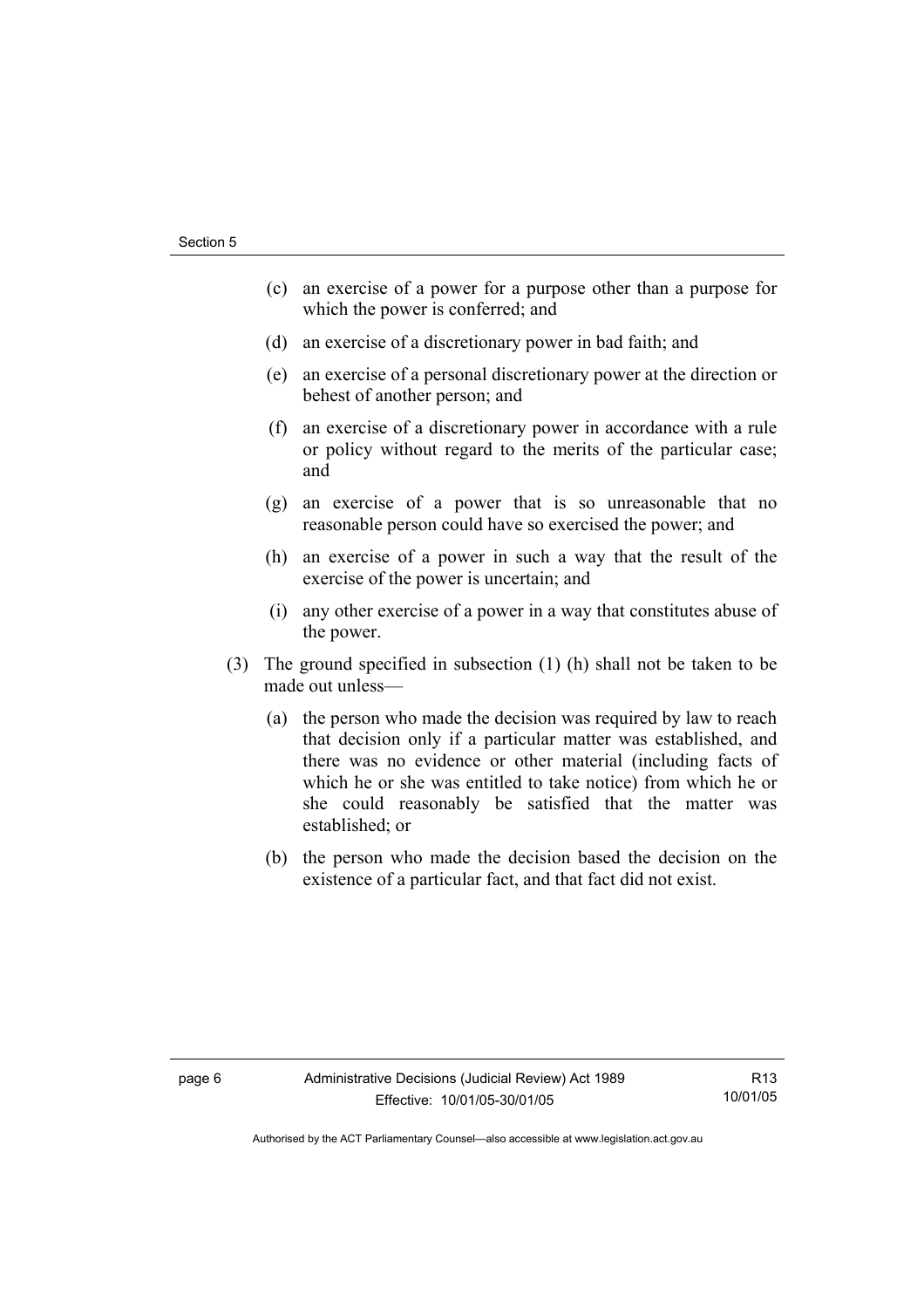### **6 Applications for review of conduct related to making of decisions**

- (1) Where a person has engaged, is engaging, or proposes to engage, in conduct for the purpose of making a decision to which this Act applies, a person who is aggrieved by the conduct may apply to the Supreme Court for an order of review in respect of the conduct on any 1 or more of the following grounds:
	- (a) that a breach of the rules of natural justice has occurred, is occurring, or is likely to occur, in connection with the conduct;
	- (b) that procedures that are required by law to be observed in respect of the conduct have not been, are not being, or are likely not to be, observed;
	- (c) that the person who has engaged, is engaging, or proposes to engage, in the conduct does not have jurisdiction to make the proposed decision;
	- (d) that the enactment under which the decision is proposed to be made does not authorise the making of the proposed decision;
	- (e) that the making of the proposed decision would be an improper exercise of the power conferred by the enactment under which the decision is proposed to be made;
	- (f) that an error of law had been, is being, or is likely to be, committed in the course of the conduct or is likely to be committed in the making of the proposed decision;
	- (g) that fraud has taken place, is taking place, or is likely to take place, in the course of the conduct;
	- (h) that there is no evidence or other material to justify the making of the proposed decision;
	- (i) that the making of the proposed decision would be otherwise contrary to law.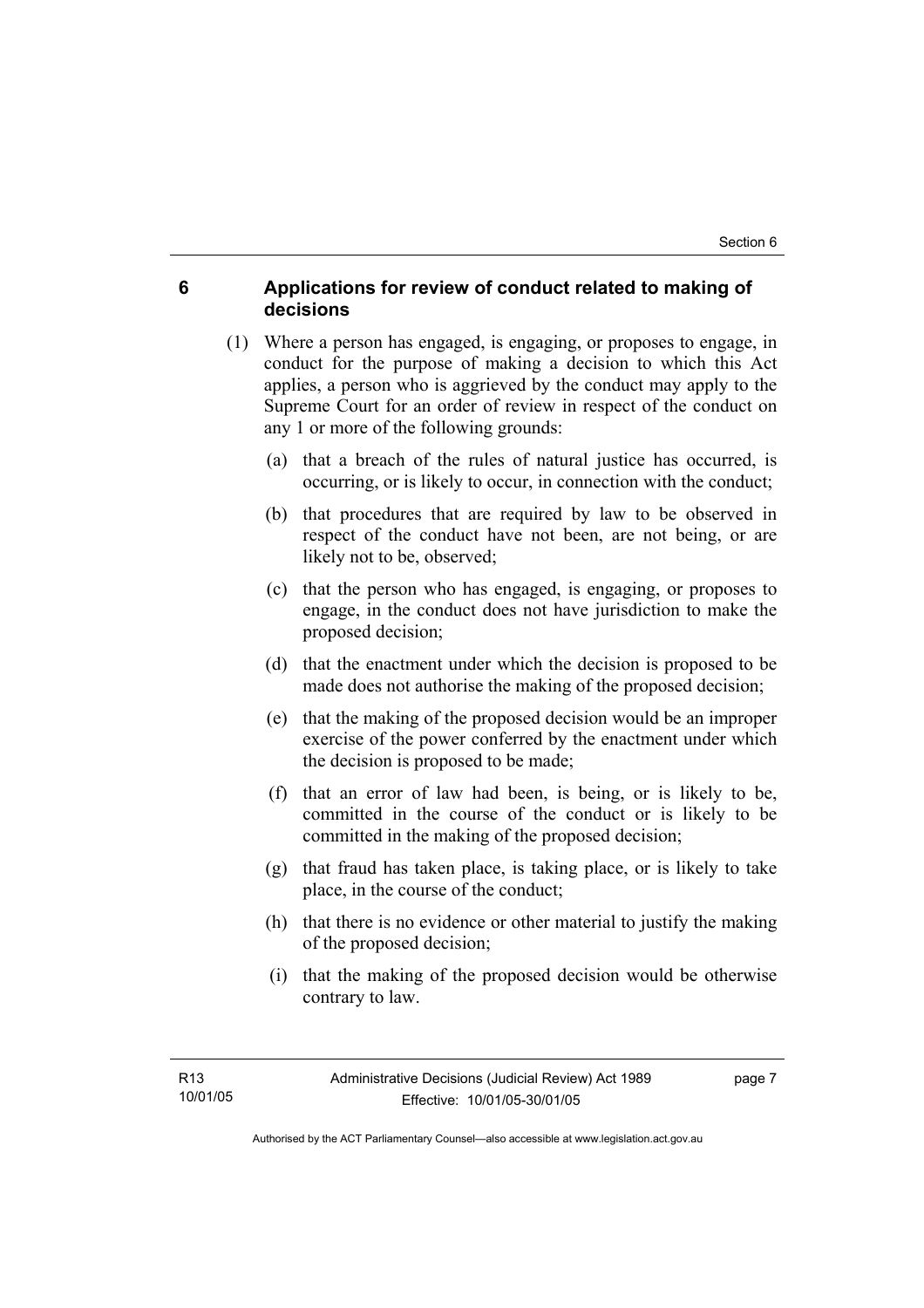- (2) The reference in subsection (1) (e) to an *improper exercise* of a power includes a reference to—
	- (a) taking an irrelevant consideration into account in the exercise of a power; and
	- (b) failing to take a relevant consideration into account in the exercise of a power; and
	- (c) an exercise of a power for a purpose other than a purpose for which the power is conferred; and
	- (d) an exercise of a discretionary power in bad faith; and
	- (e) an exercise of a personal discretionary power at the direction or behest of another person; and
	- (f) an exercise of a discretionary power in accordance with a rule or policy without regard to the merits of the particular case; and
	- (g) an exercise of a power that is so unreasonable that no reasonable person could have so exercised the power; and
	- (h) an exercise of a power in such a way that the result of the exercise of the power is uncertain; and
	- (i) any other exercise of a power in a way that constitutes abuse of the power.
- (3) The ground specified in subsection (1) (h) shall not be taken to be made out unless—
	- (a) the person who proposes to make the decision is required by law to reach that decision only if a particular matter is established, and there is no evidence or other material (including facts of which he or she was entitled to take notice) from which he or she can reasonably be satisfied that the matter is established; or

R13 10/01/05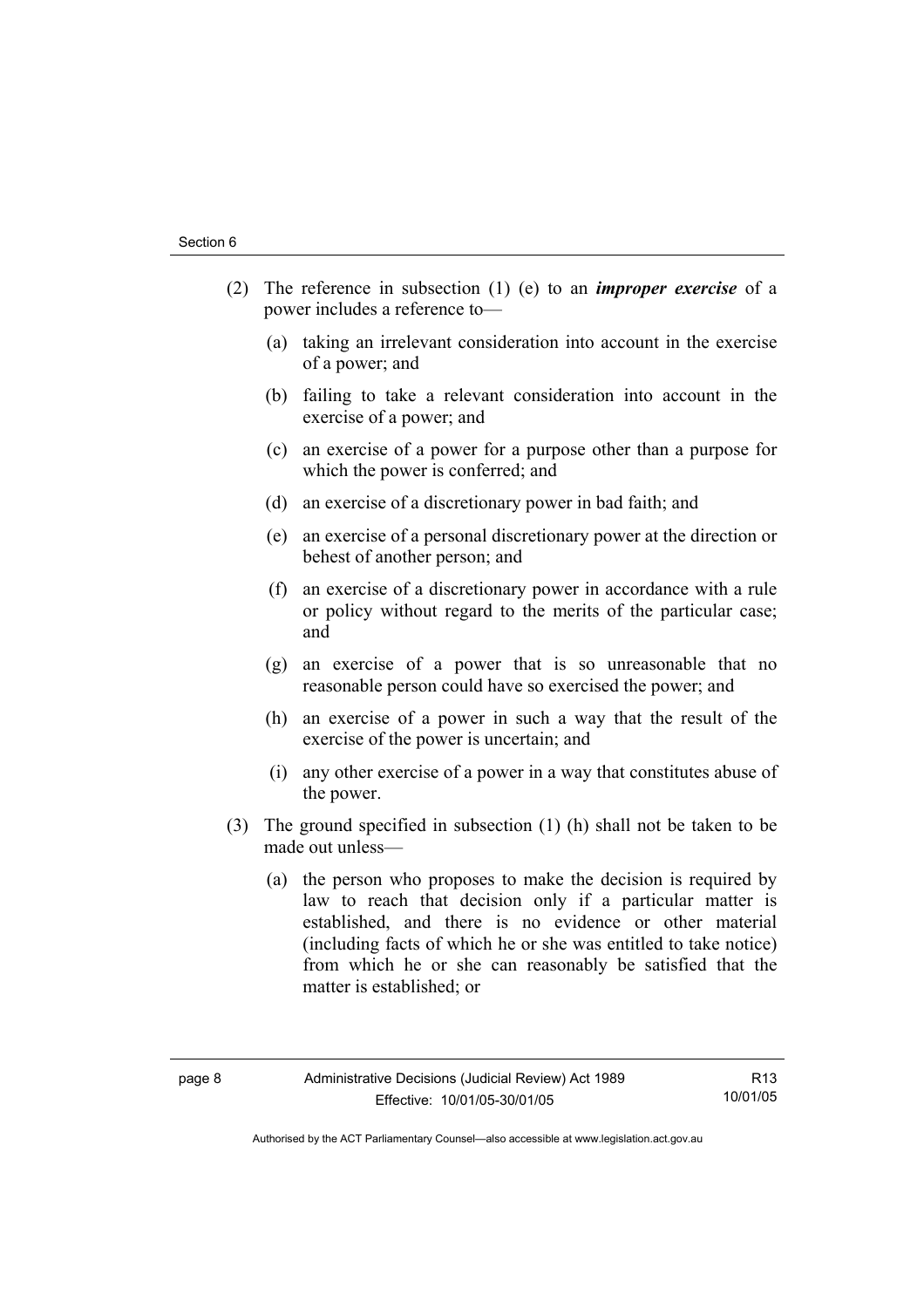(b) the person proposed to make the decision on the basis of the existence of a particular fact, and that fact does not exist.

### **7 Applications in respect of failures to make decisions**

- (1) Where—
	- (a) a person has a duty to make a decision to which this Act applies; and
	- (b) there is no law that prescribes a period within which the person is required to make that decision; and
	- (c) the person has failed to make that decision;

a person who is aggrieved by the failure of the firstmentioned person to make the decision may apply to the Supreme Court for an order of review in respect of the failure to make the decision on the ground that there has been unreasonable delay in making the decision.

- (2) Where—
	- (a) a person has a duty to make a decision to which this Act applies; and
	- (b) a law prescribes a period within which the person is required to make that decision; and
	- (c) the person has failed to make that decision before the end of that period;

a person who is aggrieved by the failure may apply to the Supreme Court for an order of review in respect of the failure to make the decision within that period on the ground that the firstmentioned person has a duty to make the decision notwithstanding that the period has expired.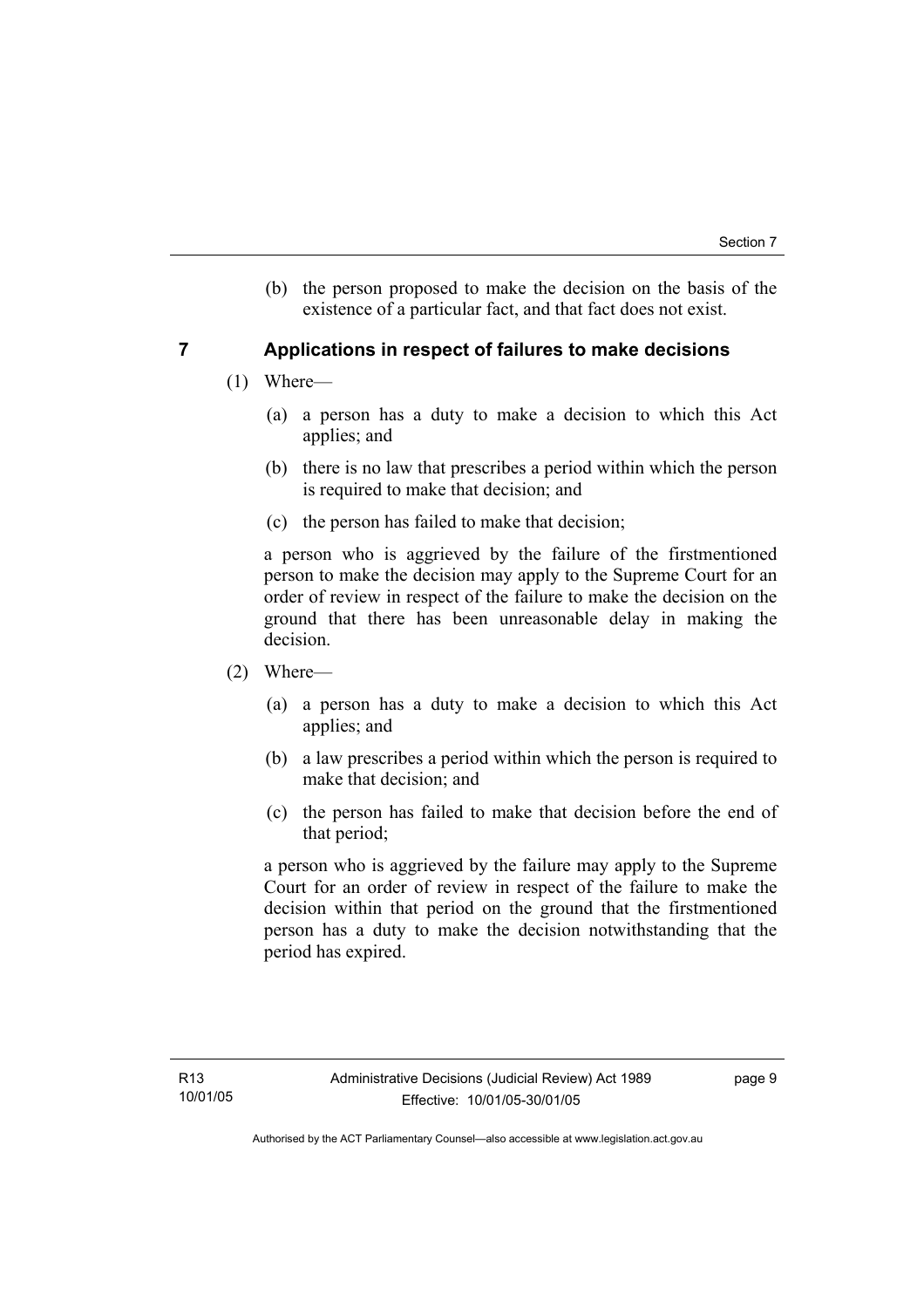### **8 Jurisdiction of Supreme Court**

The Supreme Court has jurisdiction to hear and determine applications made to the Supreme Court under this Act.

### **U** 9 Effect of Act on other rights

- (1) The rights conferred by sections 5, 6 and 7 on a person to seek a review—
	- (a) are in addition to, and shall not derogate from, the rights of the person to seek a review by other means; and
	- (b) shall be disregarded for the purposes of the *Ombudsman Act 1989*, section 6 (6).
- (2) Notwithstanding subsection (1)—
	- (a) the Supreme Court or any other court may, in a proceeding instituted otherwise than under this Act, refuse to grant an application for review in relation to a matter if an application for review of that matter has been made to the Supreme Court under section 5, 6 or 7; and
	- (b) the Supreme Court may, in its discretion, refuse to grant an application for review of a matter under section 5, 6 or 7 if—
		- (i) the applicant has sought a review by a court including the Supreme Court of the matter otherwise than under this Act; or
		- (ii) adequate provision is made by a law other than this Act under which the applicant is entitled to seek a review of that matter; or
		- (iii) the matter to which the application relates arises under the *Land (Planning and Environment) Act 1991* or the *Heritage Objects Act 1991* and is a matter being reviewed, or for which application has been made for review, under a law other than this Act, whether on the

| page 10 | Administrative Decisions (Judicial Review) Act 1989 | R <sub>13</sub> |
|---------|-----------------------------------------------------|-----------------|
|         | Effective: 10/01/05-30/01/05                        | 10/01/05        |

Authorised by the ACT Parliamentary Counsel—also accessible at www.legislation.act.gov.au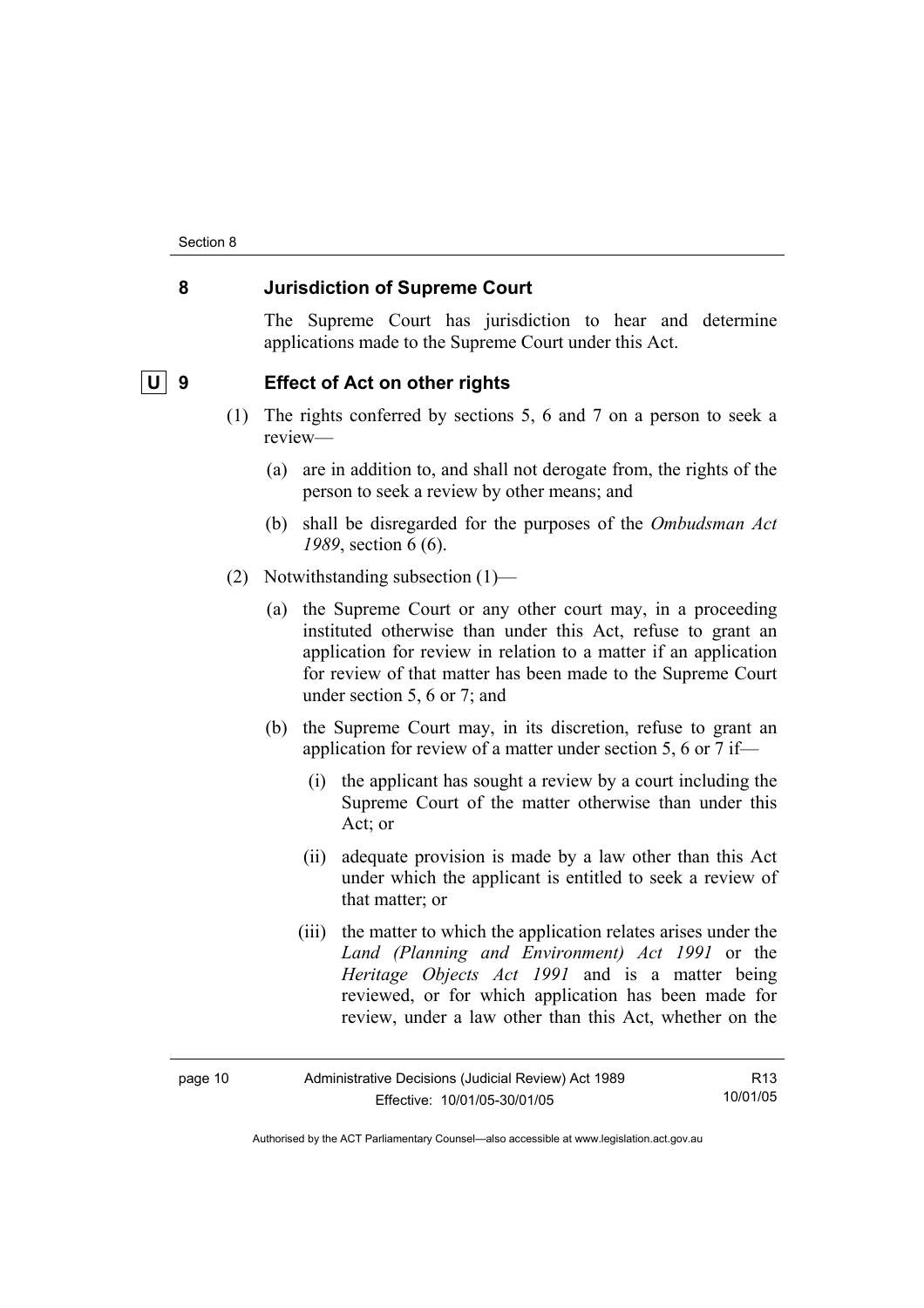application of the person who has made application to the Supreme Court for review of the matter under this Act or any other person.

(3) In this section:

*review* includes a review by way of reconsideration, rehearing, appeal, the grant of an injunction or of a prerogative or statutory writ or the making of a declaratory or other order.

### **10 Manner of making applications**

- (1) An application to the Supreme Court for an order of review—
	- (a) shall set out the grounds of the application; and
	- (b) shall be lodged with the registry of the Supreme Court and, in the case of an application in relation to a decision the terms of which were recorded in writing and set out in a document that was provided to the applicant, including such a decision that a person purported to make after the end of the period within which it was required to be made, shall be so lodged within the application period or within such further time as the Supreme Court (whether before or after the end of the application period) allows.
- (2) The application period for the purposes of subsection (1) (b) is the period commencing on the day on which the decision is made and ending on the 28th day after—
	- (a) if the decision sets out the findings on material questions of fact, refers to the evidence or other material on which those findings were based and gives the reasons for the decision the day on which a document setting out the terms of the decision is provided to the applicant; or
	- (b) in any other case—
		- (i) if a statement in writing setting out those findings, referring to that evidence or other material and giving

| R <sub>13</sub> | Administrative Decisions (Judicial Review) Act 1989 | page 11 |
|-----------------|-----------------------------------------------------|---------|
| 10/01/05        | Effective: 10/01/05-30/01/05                        |         |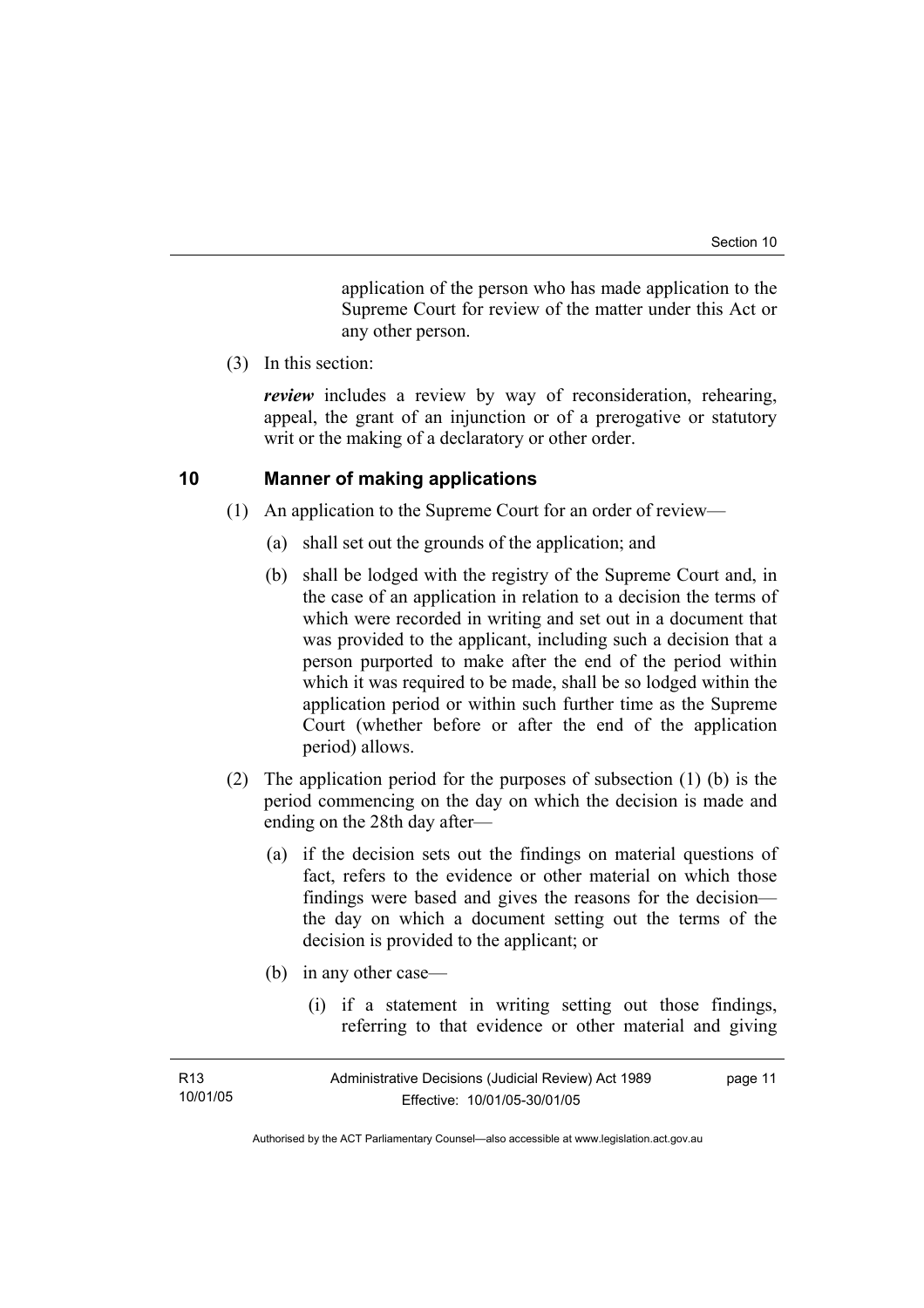those reasons is provided to the applicant otherwise than under section 13 (1) not later than the 28th day after the day on which a document setting out the terms of the decision is provided to the applicant—the day on which the statement is so provided; or

- (ii) if the applicant, in accordance with section 13 (1), requests the person who made the decision to provide a statement as mentioned in that subsection—the day on which the statement is provided, the applicant is notified in accordance with section 13 (3) that the applicant was not entitled to make the request, the Supreme Court makes an order under section 13 (5) declaring that the applicant was not entitled to make the request or the applicant is notified in accordance with section 14 (3) or 15 (4) that the statement will not be provided; or
- (iii) in any other case—the day on which a document setting out the terms of the decision is provided to the applicant.

#### (3) Where—

- (a) no period is prescribed for the making of applications for orders of review in relation to a particular decision; or
- (b) no period is prescribed for the making of an application by a particular person for an order of review in relation to a particular decision;

the Supreme Court may refuse to entertain an application for an order of review in relation to the decision, or refuse to entertain an application by the person, as the case may be, if the Supreme Court is of the opinion that the application was not made within a reasonable time after the decision was made.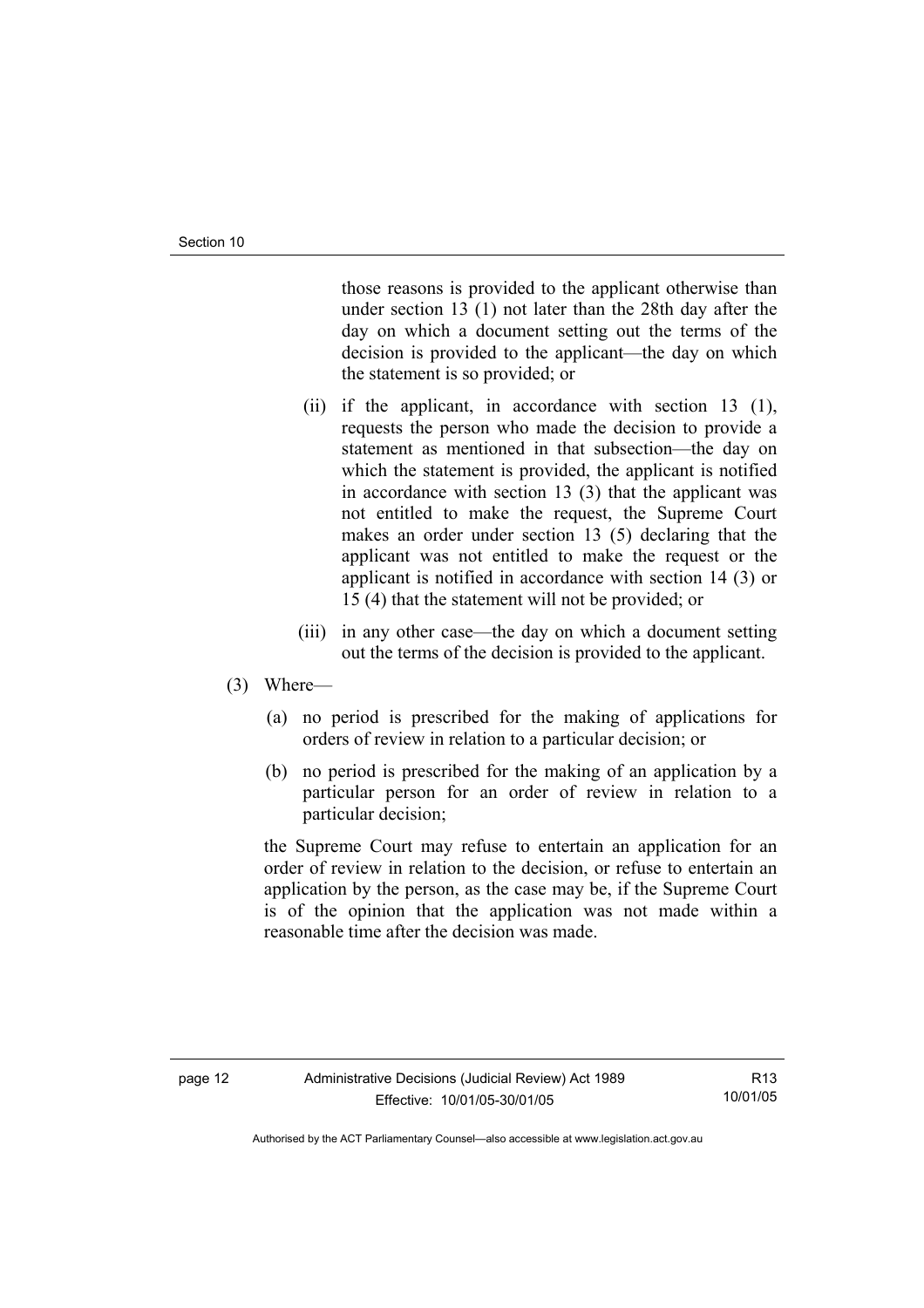- (4) In forming an opinion for the purposes of subsection (3), the Supreme Court shall have regard to—
	- (a) the time when the applicant became aware of the making of the decision; and
	- (b) if subsection (3) (b) applies—any period prescribed for the making by another person of an application for an order of review in relation to the decision; and
	- (c) such other matters as it considers relevant.
- (5) The applicant for an order of review is not limited to the grounds set out in the application but, if he or she wishes to rely on a ground not so set out, the Supreme Court may direct that the application be amended to specify that ground.

### **11 Amendment of documents**

The Supreme Court may, on such terms as it thinks fit, permit a document lodged with the registry of the Supreme Court in connection with an application under this Act to be amended and may, if it thinks fit, direct such a document to be amended in a manner specified by the Supreme Court.

### **12 Application to be made a party to a proceeding**

- (1) A person interested in a decision, conduct or failure in relation to which an application has been made to the Supreme Court under this Act may apply to the Supreme Court to be made a party to the application.
- (2) The Supreme Court may, in its discretion—
	- (a) grant the application either unconditionally or subject to such conditions as it thinks fit; or
	- (b) refuse the application.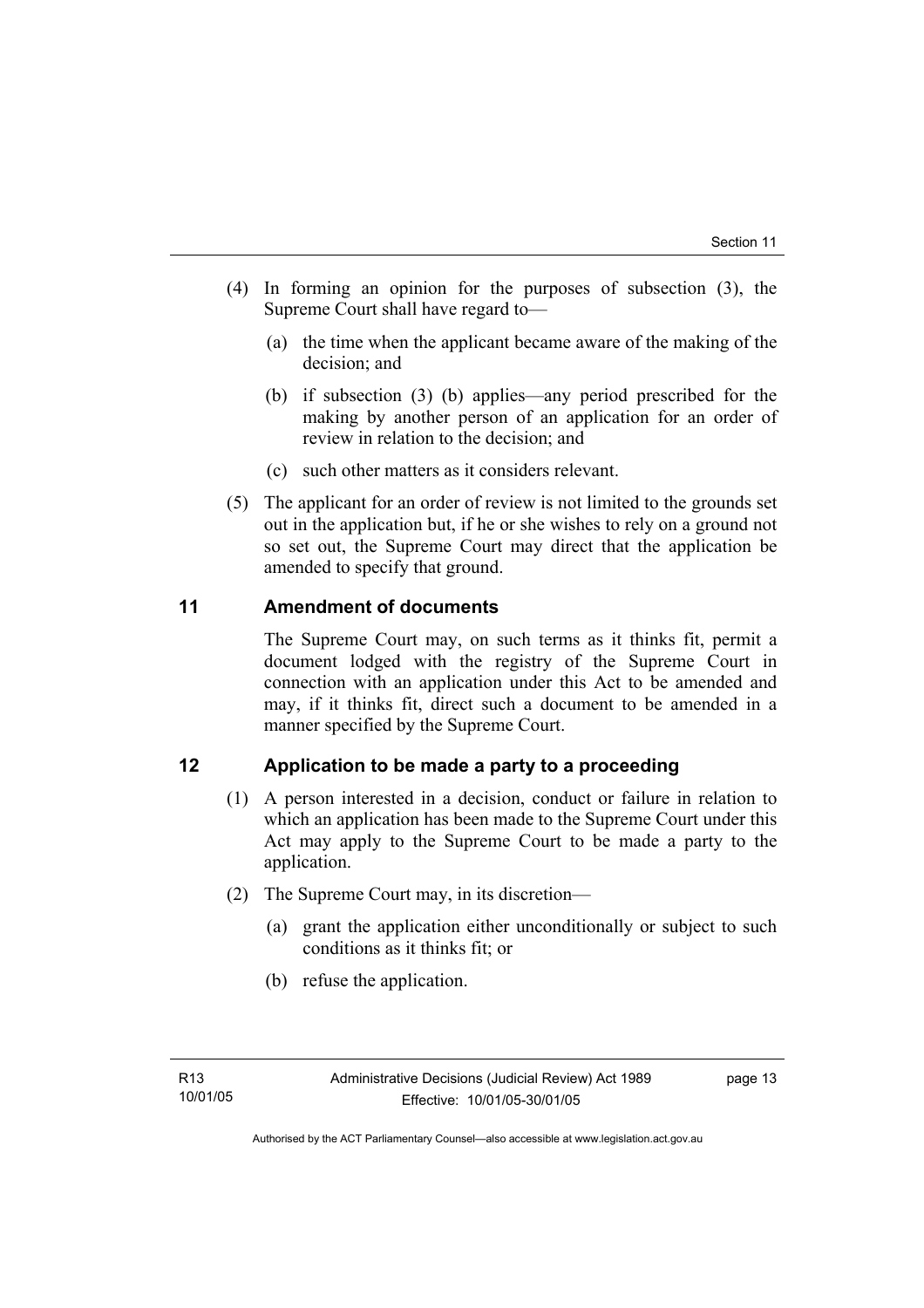### **13 Reasons for decision may be obtained**

- (1) Where a person makes a decision to which this section applies, any person who is entitled to make an application to the Supreme Court under section 5 in relation to the decision may, by notice in writing given to the person who made the decision, request the person to provide a statement in writing setting out the findings on material questions of fact, referring to the evidence or other material on which those findings were based and giving the reasons for the decision.
- (2) Where such a request is made, the person who made the decision shall, subject to this section, as soon as practicable and in any event within 28 days after receiving the request, prepare the statement and give it to the person who made the request.
- (3) Where a person to whom such a request is made is of the opinion that the applicant was not entitled to make the request, the firstmentioned person may, within 28 days after receiving the request—
	- (a) provide to the applicant a notice in writing stating that opinion; or
	- (b) apply to the Supreme Court under subsection (5) for an order declaring that applicant was not entitled to make the request.
- (4) Where a person provides a notice under subsection (3), or applies to the Supreme Court under subsection (5), with respect to a request, the person is not required to comply with the request unless—
	- (a) the Supreme Court, on an application under subsection (5), declares that the applicant was entitled to make the request; or
	- (b) the person has applied to the Supreme Court under subsection (5) for an order declaring that the applicant was not entitled to make the request and the Supreme Court refuses that application;

R13 10/01/05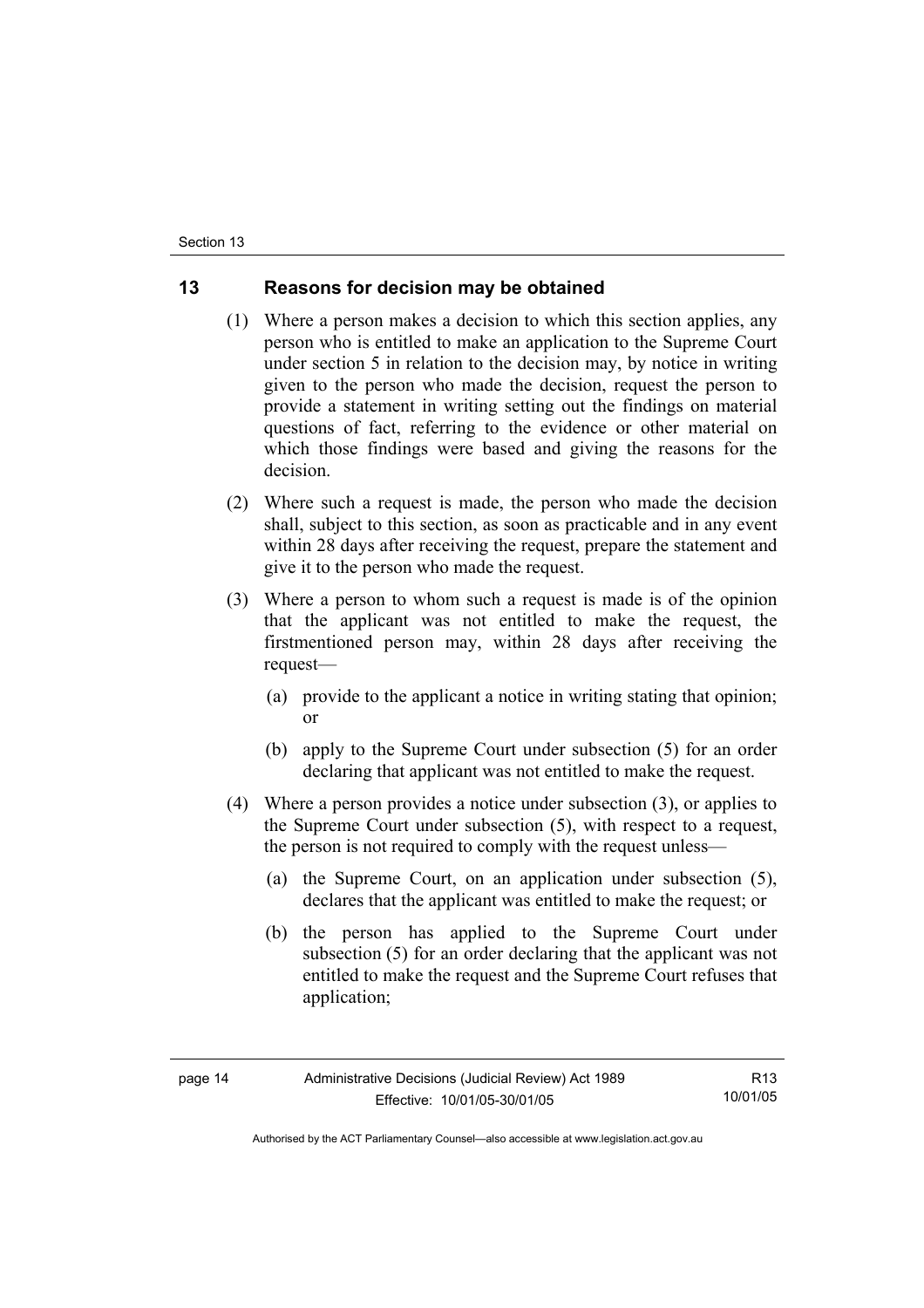and, in either of those cases, the person shall prepare the statement to which the request relates and provide it to the person who made the request within 28 days after the decision of the Supreme Court.

- (5) The Supreme Court may, on the application of—
	- (a) a person to whom a request is made under subsection (1); or
	- (b) a person who has received a notice under subsection (3);

make an order declaring that the person who made the request concerned was, or was not, entitled to make the request.

- (6) A person to whom a request for a statement in relation to a decision is made under subsection (1) may refuse to prepare and provide the statement if—
	- (a) in the case of a decision the terms of which were recorded in writing and set out in a document that was provided to the applicant—the request was not made on or before the 28th day after the day on which that document was so provided; or
	- (b) in any other case—the request was not made within a reasonable time after the decision was made;

and in any such case the person to whom the request was made shall provide to the applicant, within 14 days after receiving the request, a notice in writing stating that the statement will not be provided and giving the reason why the statement will not be so provided.

- (7) For the purposes of subsection (6) (b), a request for a statement in relation to a decision shall be taken to have been made within a reasonable time after the decision was made if the Supreme Court, on application by the applicant, declares that the request was made within a reasonable time.
- (8) If the Supreme Court, upon application for an order under this subsection made by a person to whom a statement has been provided following a request under subsection (1), considers that the statement does not contain adequate particulars of findings on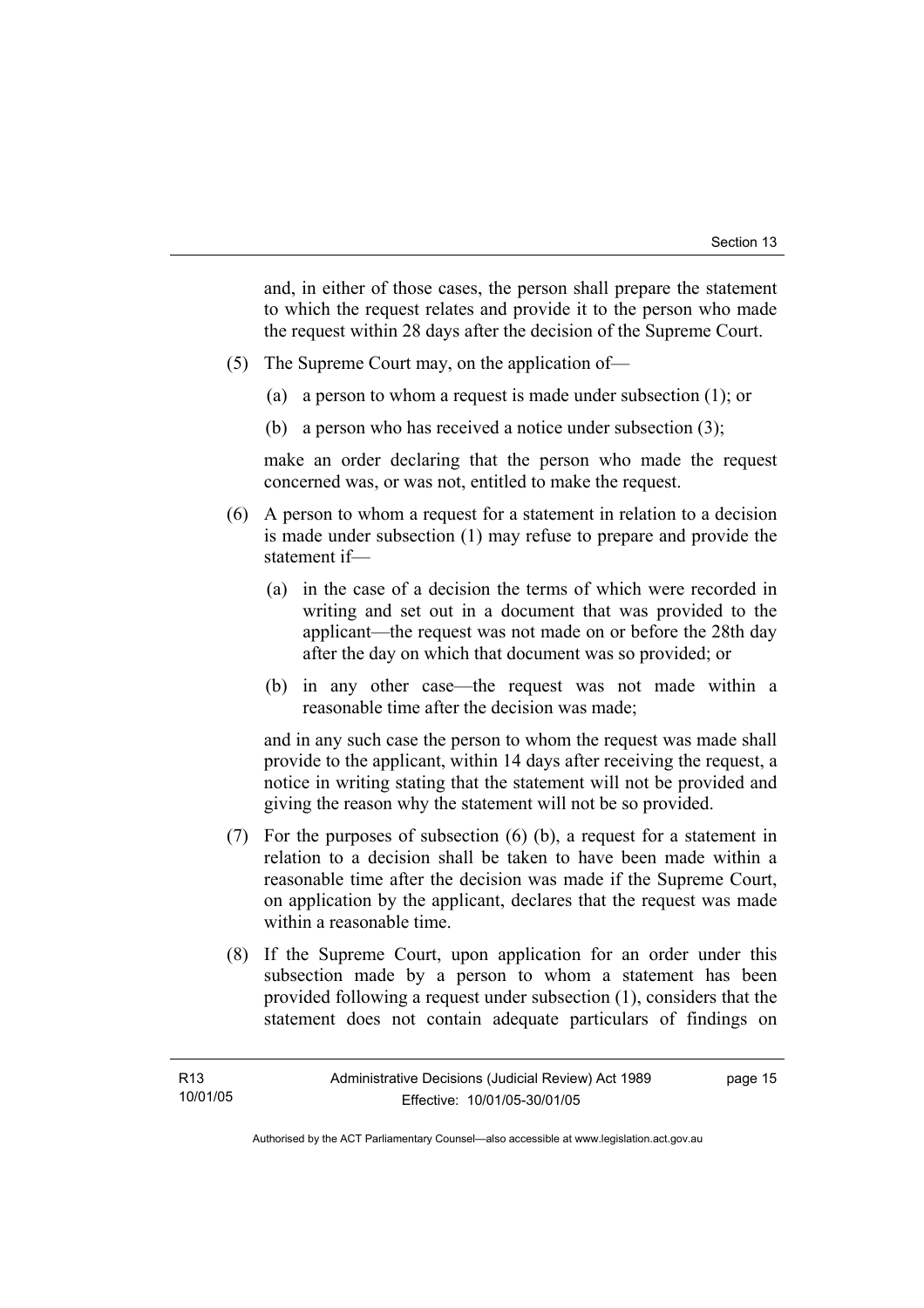material questions of fact, an adequate reference to the evidence or other material on which those findings were based or adequate particulars of the reasons for the decision, the Supreme Court may order the person who provided the statement to provide to the person who made the request, within such time as is specified in the order, an additional statement containing further and better particulars in relation to matters specified in the order with respect to those findings, that evidence or other material or those reasons.

- (9) The regulations may declare decisions not to be decisions to which this section applies.
- (10) Regulations made under subsection (9) may specify decisions in any way, whether by reference to the nature or subject matter of the decisions, by reference to the enactment or provision of an enactment under which they are made, by reference to the holder of the office by whom they are made, or otherwise.
- (11) A regulation made under subsection (9) applies only in relation to decisions made after the regulation takes effect.
- (12) In this section:

*decision to which this section applies* means a decision to which this Act applies, other than—

- (a) a decision to which the *Administrative Appeals Tribunal Act 1989*, section 26 applies; or
- (b) a decision that includes, or is accompanied by, a statement setting out findings of facts, a reference to the evidence or other material on which those findings were based and the reasons for the decision; or
- (c) a decision to which schedule 2 applies.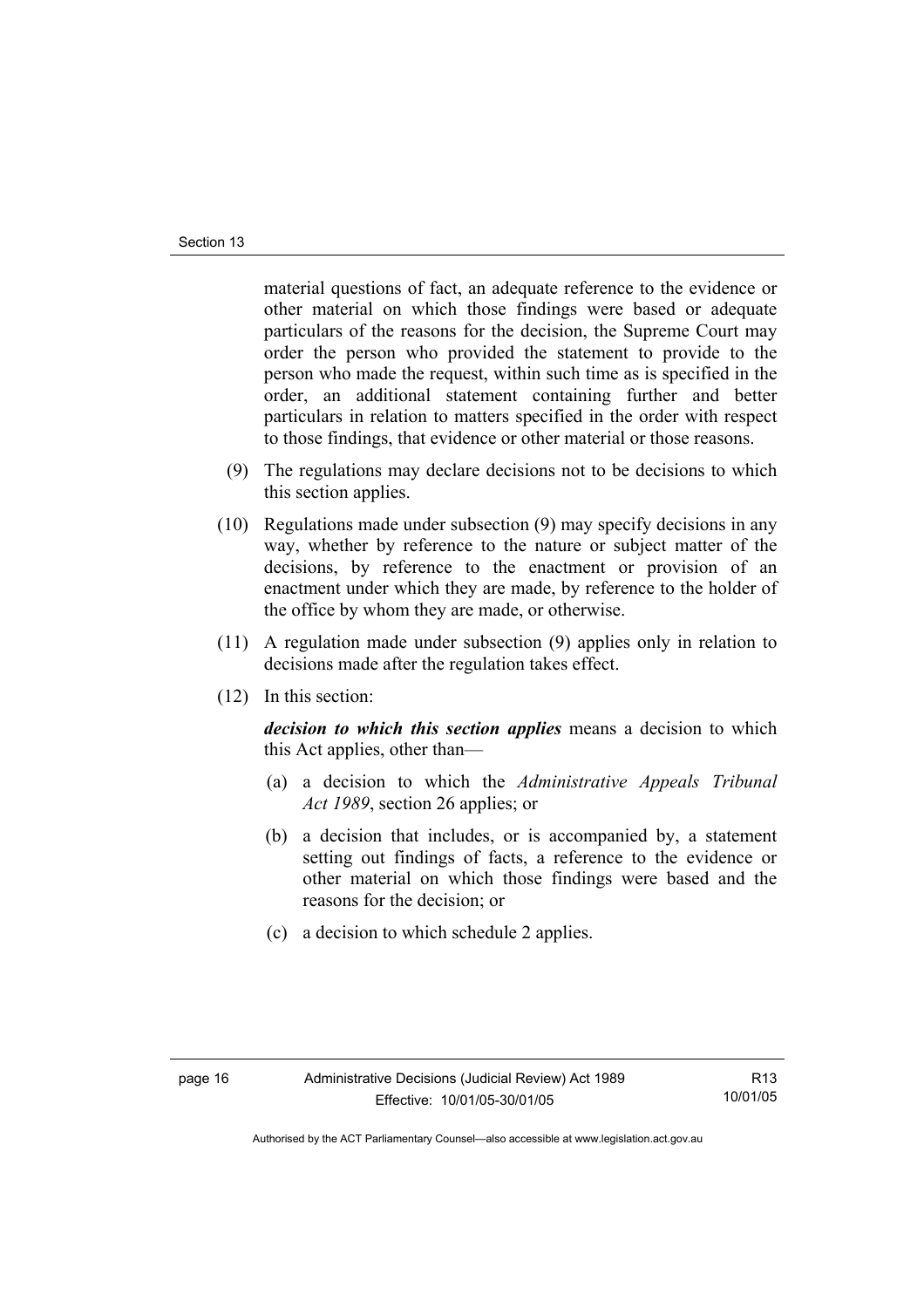#### **14 Certain information not required to be disclosed**

- (1) This section applies in relation to any information to which a request made to a person under section 13 (1) relates, being information that—
	- (a) relates to the personal affairs or business affairs of a person other than the person making the request; and
	- (b) is information—
		- (i) that was supplied in confidence; or
		- (ii) the publication of which would reveal a trade secret; or
		- (iii) that was provided in compliance with a duty imposed by an enactment; or
		- (iv) the providing of which in accordance with the request would be in contravention of an enactment, being an enactment that expressly imposes on the person to whom the request is made a duty not to divulge or communicate to any person, or to persons other than particular persons, or except in prescribed circumstances, information of that kind.
- (2) Where a person has been requested under section 13 (1) to provide a statement to another person—
	- (a) the firstmentioned person is not required to include in the statement any information in relation to which this section applies; and
	- (b) where the statement would be false or misleading if it did not include information of that kind—the firstmentioned person is not required to provide the statement.
- (3) Where, under subsection (2), information is not included in a statement provided by a person or a statement is not provided by a person, the person shall provide a notice in writing to the person who requested the statement—

| R <sub>13</sub> | Administrative Decisions (Judicial Review) Act 1989 | page 17 |
|-----------------|-----------------------------------------------------|---------|
| 10/01/05        | Effective: 10/01/05-30/01/05                        |         |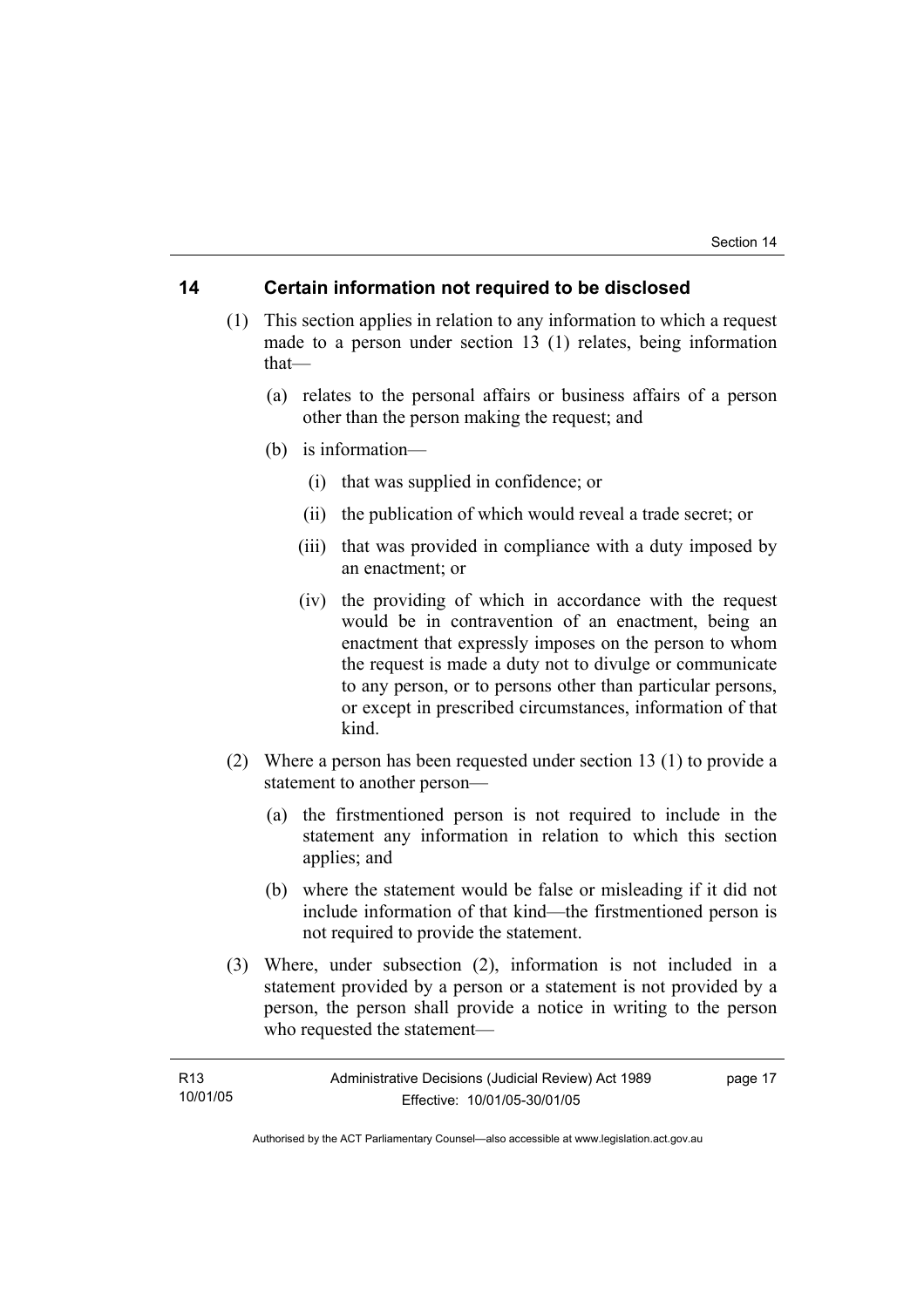- (a) if information is not included in a statement—stating that the information is not so included and giving the reason for not including the information; or
- (b) if a statement is not provided—stating that the statement will not be provided and giving the reason for not providing the statement.
- (4) Nothing in this section affects the power of the Supreme Court to make an order for the discovery of documents or to require the giving of evidence or the production of documents to the Supreme Court.

### **15 Certification concerning the disclosure of information**

- (1) If the Minister certifies in writing that the disclosure of information concerning a specified matter would be contrary to the public interest—
	- (a) because it would involve the disclosure of deliberations or decisions of the Executive or of a committee of the Executive; or
	- (b) for any other reason specified in the certificate that could form the basis for a claim by the Crown in right of the Territory in a judicial proceeding that the information should not be disclosed;

subsections  $(3)$ ,  $(4)$  and  $(5)$  have effect.

- (2) If the Commonwealth Attorney-General certifies in writing that the disclosure of information concerning a specified matter would be contrary to the public interest—
	- (a) because it would prejudice the security, defence or international relations of the Commonwealth; or
	- (b) because it would involve the disclosure of deliberations or decisions of the Commonwealth Cabinet or of a committee of the Cabinet; or

| page 18 | Administrative Decisions (Judicial Review) Act 1989 | R13      |
|---------|-----------------------------------------------------|----------|
|         | Effective: 10/01/05-30/01/05                        | 10/01/05 |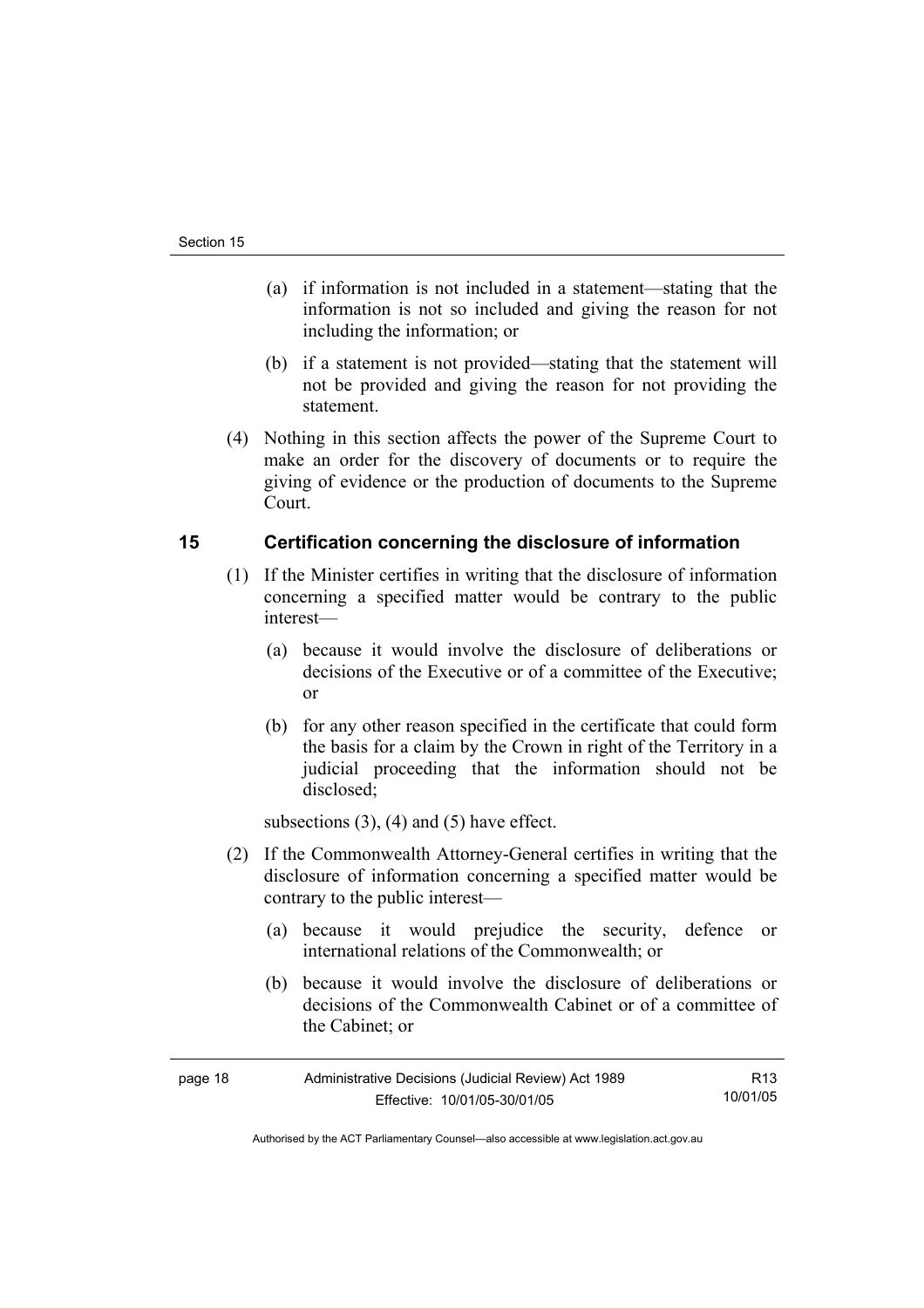(c) for any other reason specified in the certificate that could form the basis for a claim by the Crown in right of the Commonwealth in a judicial proceeding that the information should not be disclosed;

subsections  $(3)$ ,  $(4)$  and  $(5)$  have effect.

- (3) Where a person has been requested under section 13 to provide a statement to another person—
	- (a) the firstmentioned person is not required to include in the statement any information in respect of which a certificate has been provided under subsection (1) or (2); and
	- (b) where the statement would be false or misleading if it did not include information of that kind—the firstmentioned person is not required to provide the statement.
- (4) Where, under subsection (3), information is not included in a statement provided by a person or a statement is not provided by a person, the person shall provide a notice in writing to the person who requested the statement—
	- (a) if information is not included in a statement—stating that the information is not so included and giving the reason for not including the information; or
	- (b) if a statement is not provided—stating that the statement will not be provided and giving the reason for not providing the statement.
- (5) Nothing in this section affects the power of the Supreme Court to make an order for the discovery of documents or to require the giving of evidence or the production of documents to the Supreme Court.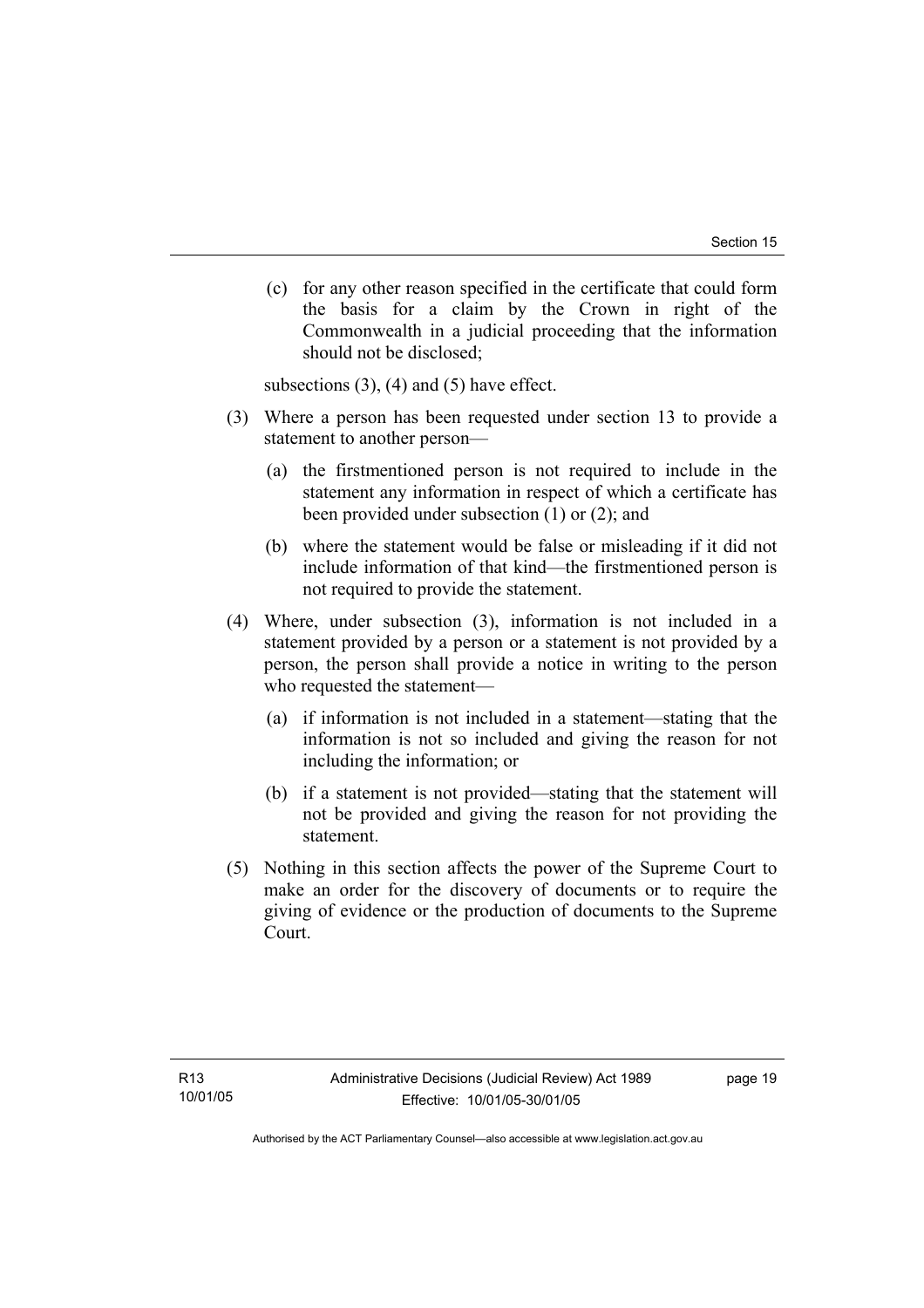### **16 Stay of proceedings**

- (1) The making of an application to the Supreme Court under section 5 in relation to a decision does not affect the operation of the decision or prevent the implementation of the decision, but—
	- (a) the Supreme Court may, by order, on such conditions (if any) as the Supreme Court determines, suspend the operation of the decision; and
	- (b) the Supreme Court may order, on such conditions (if any) as the Supreme Court determines, a stay of all or any proceedings under the decision.
- (2) The Supreme Court may make an order under subsection (1) on the Supreme Court's own motion or on the application of the person who made the application under section 5.

### **17 Powers of the Supreme Court in respect of applications for order of review**

- (1) On an application for an order of review in respect of a decision, the Supreme Court may, in its discretion, make all or any of the following orders:
	- (a) an order quashing or setting aside the decision, or a part of the decision, with effect from the date of the order or from such earlier or later date as the Supreme Court specifies;
	- (b) an order referring the matter to which the decision relates to the person who made the decision for further consideration, subject to such directions as the Supreme Court thinks fit:
	- (c) an order declaring the rights of the parties in respect of any matter to which the decision relates:
	- (d) an order directing any of the parties to do, or to refrain from doing, any act or thing in order to do justice between the parties.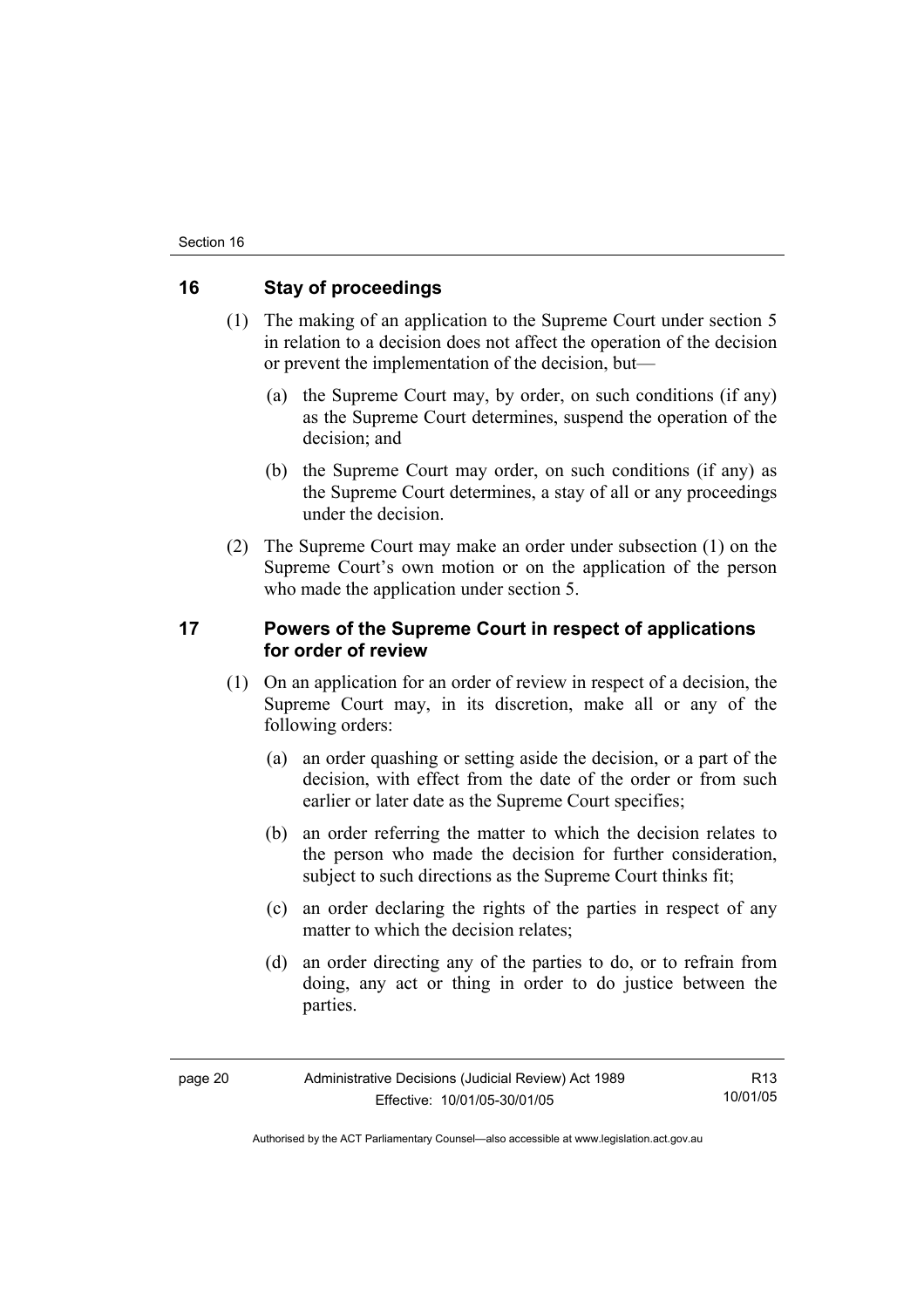- (2) On an application for an order of review in respect of conduct that has been, is being, or is proposed to be, engaged in for the purpose of the making of a decision, the Supreme Court may, in its discretion, make either or both of the following orders:
	- (a) an order declaring the rights of the parties in respect of any matter to which the conduct relates;
	- (b) an order directing any of the parties to do, or to refrain from doing, any act or thing in order to do justice between the parties.
- (3) On an application for an order of review in respect of a failure to make a decision, or in respect of a failure to make a decision within the period within which the decision was required to be made, the Supreme Court may, in its discretion, make all or any of the following orders:
	- (a) an order directing the making of the decision;
	- (b) an order declaring the rights of the parties in relation to the making of the decision;
	- (c) an order directing any of the parties to do, or to refrain from doing, any act or thing in order to do justice between the parties.
- (4) The Supreme Court may at any time, of its own motion or on the application of any party, revoke, vary, or suspend the operation of any order made by it under this section.

### **18 Change in person holding, or performing the duties of, an office**

Where—

 (a) a person has, in the performance of the duties of an office, made a decision in respect of which an application may be made to the Supreme Court under this Act; and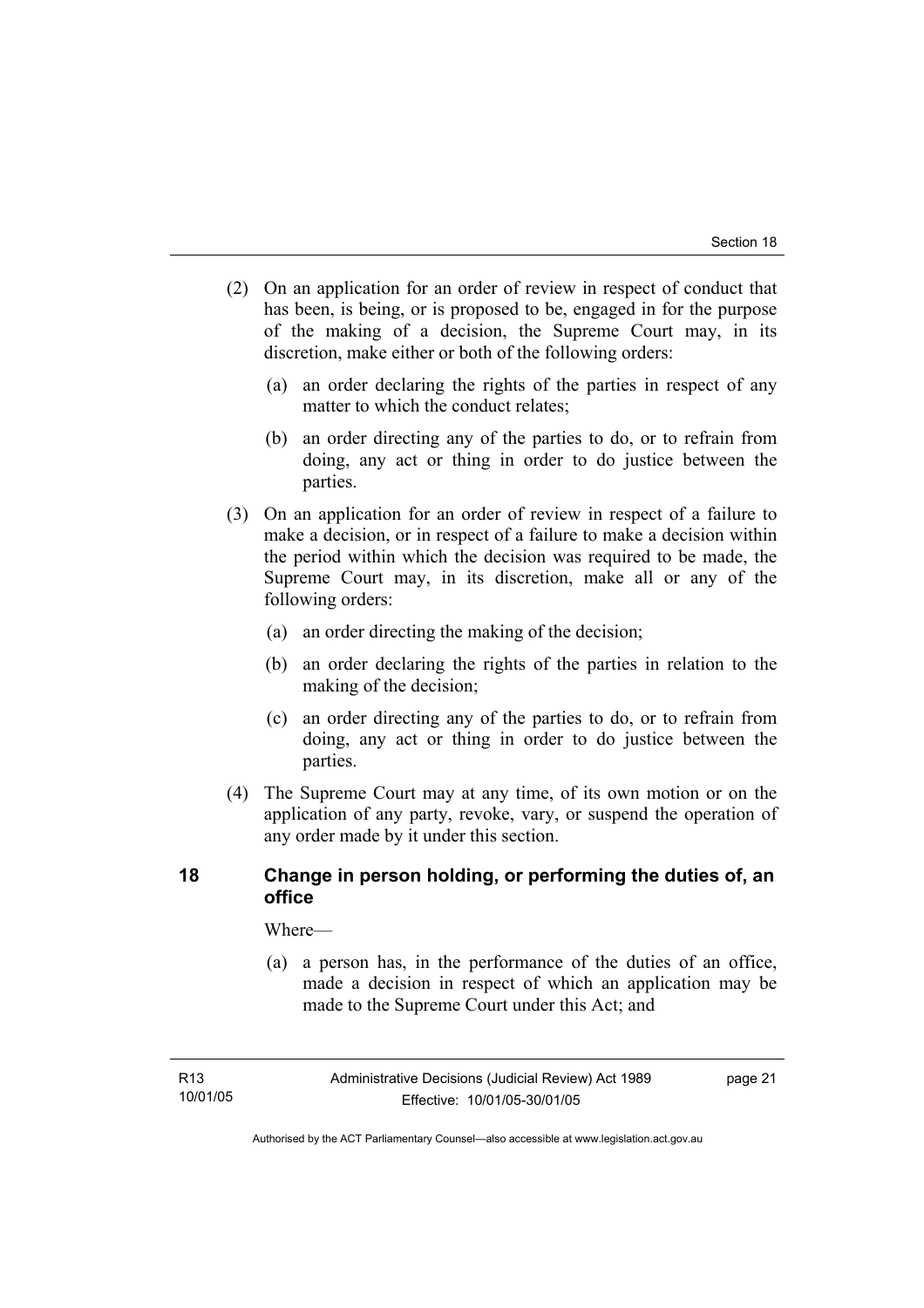(b) the person no longer holds, or, for whatever reason, is not performing the duties of, that office;

this Act has effect as if the decision had been made by—

- (c) the person for the time being holding or performing the duties of that office; or
- (d) if there is no person for the time being holding or performing the duties of that office or that office no longer exists—such person as the Minister administering the enactment under which the decision was made, or a person authorised by that Minister, specifies.

### **19 Intervention by Minister or Commonwealth Attorney-General**

- (1) The Minister may, on behalf of the Territory, intervene in a proceeding before the Supreme Court under this Act.
- (2) The Commonwealth Attorney-General may, on behalf of the Commonwealth intervene in a proceeding before the Supreme Court under this Act, being a proceeding involving a matter in respect of which he or she has provided a certificate under section 15 (2).
- (3) Where the Minister or the Commonwealth Attorney-General intervenes in a proceeding under this section—
	- (a) the Supreme Court may, in the proceeding, make such order as to costs against the Territory or the Commonwealth, as the case may be, as the Supreme Court thinks fit; and
	- (b) the Minister or the Commonwealth Attorney-General, as the case may be, shall be taken to be a party to the proceeding.

### **20 Act not to apply to certain decisions**

 (1) The regulations may declare decisions to be decisions that are not subject to judicial review by the Supreme Court under this Act.

R13 10/01/05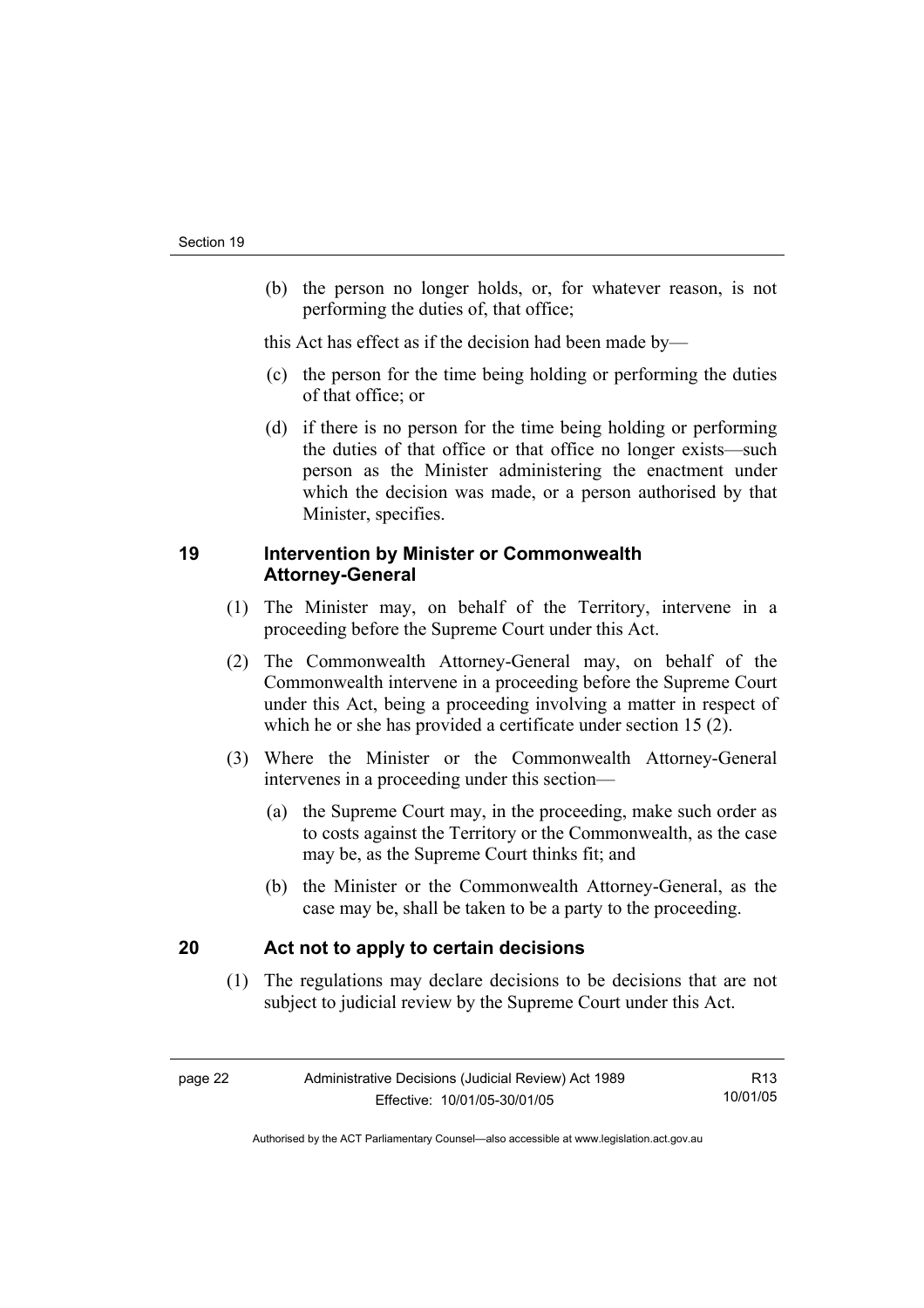- (2) If a regulation is so made in relation to a decision—
	- (a) section 5 does not apply in relation to that decision; and
	- (b) section 6 does not apply in relation to conduct that has been, is being, or is proposed to be, engaged in for the purpose of making that decision; and
	- (c) section 7 does not apply in relation to a failure to make that decision.
- (3) Regulations made for the purposes of subsection (1) may specify decisions in any way, whether by reference to the nature or subject matter of the decisions, by reference to the enactment or provision of an enactment under which they are made, by reference to the holder of the office by whom they are made, or otherwise.
- (4) Regulations made for the purposes of subsection (1) apply only in relation to decisions made after the regulations take effect.

### **21 Regulation-making power**

The Executive may make regulations for this Act.

*Note* Regulations must be notified, and presented to the Legislative Assembly, under the *Legislation Act 2001*.

### **22 Transitional—sch 1, clause 5**

- (1) A reference in schedule 1, clause 5 to a decision under the *Building Act 2004*, section 96 (Approval of fidelity fund schemes) or section 107 (Suspension or cancellation of approval of approved scheme) includes a reference to a decision made under the *Building Act 1972* (repealed), section 67 (Approval of fidelity fund schemes) or section 78 (Suspension or cancellation of approval of approved scheme).
- (2) This section expires on 1 July 2005.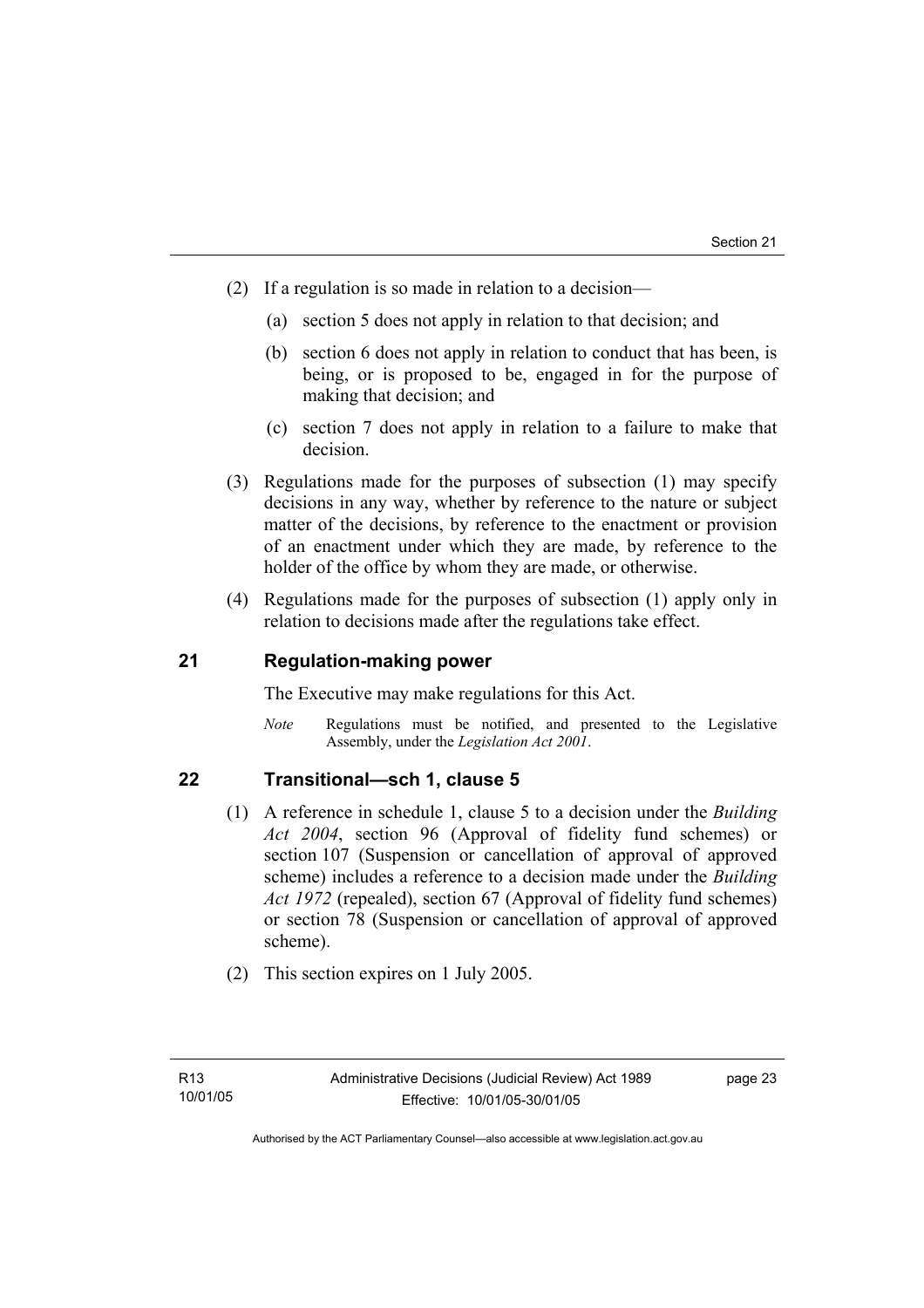## **U** Schedule 1 Decisions to which this Act **does not apply**

#### (see s 3)

- 1 This Act does not apply to—
	- (a) decisions making, or forming part of the process of making, or leading up to the making of, assessments; or
	- (b) decisions disallowing wholly or partly objections to assessments; or
	- (c) decisions refusing to amend, wholly or partly, assessments;

made under any of the following enactments:

- *Duties Act 1999*;
- *Financial Institutions Duty Act 1987*;
- *Payroll Tax Act 1987*;
- *Stamp Duties and Taxes Act 1987*;
- *Taxation Administration Act 1999*.
- 2 This Act does not apply to decisions made under the following enactments:
	- *Inquiries Act 1991;*
	- *Confiscation of Criminal Assets Act 2003;*
	- *Royal Commissions Act 1991.*
- 3 This Act does not apply to decisions made under—
	- (a) the *Electoral Act 1992*, part 4 (Electorates); and
	- (b) the *Legislation Act 2001*, chapter 5 (Regulatory impact statements for subordinate laws and disallowable instruments).

R13 10/01/05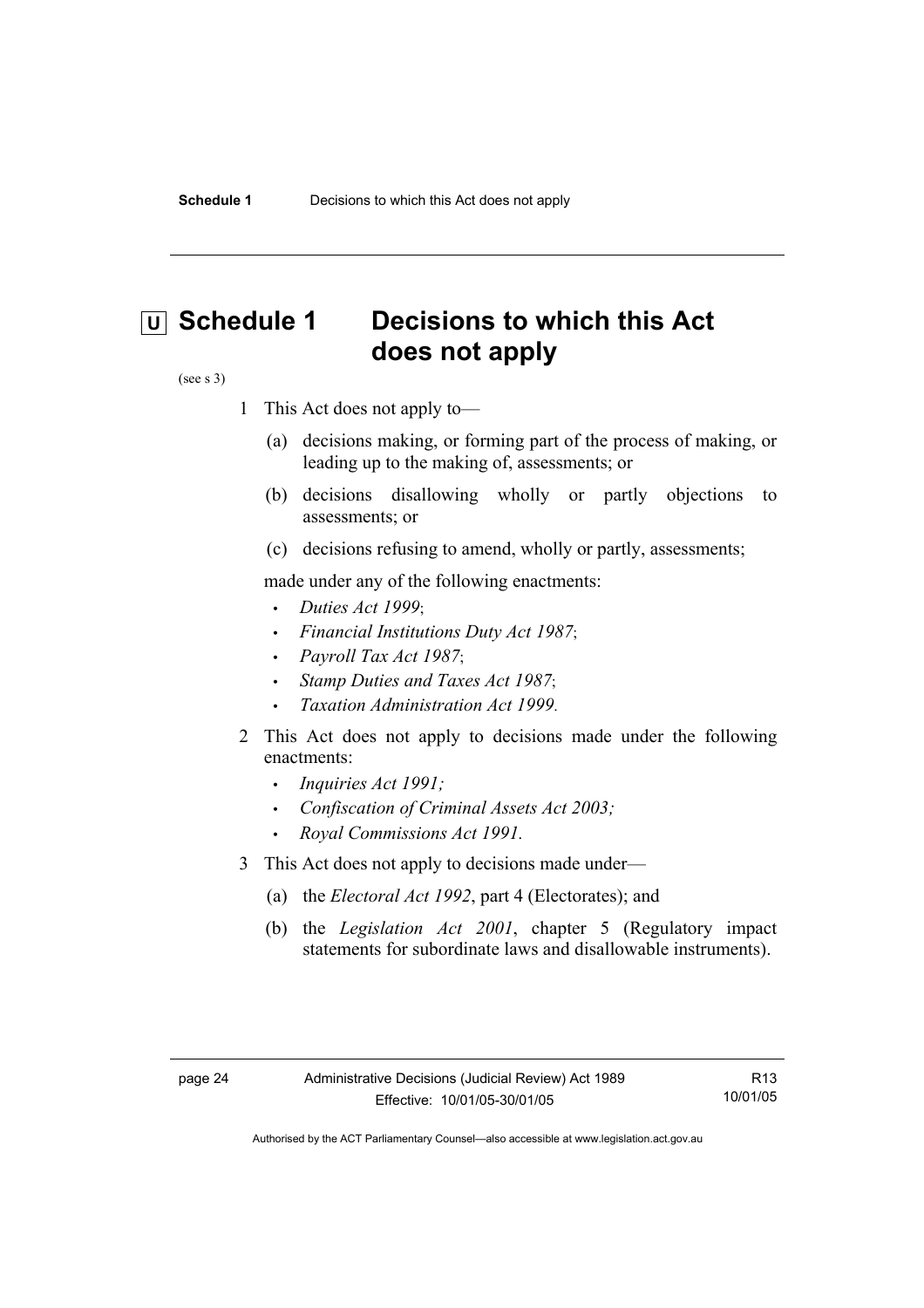- 4 This Act does not apply to—
	- (a) a decision of the Executive under the *Judicial Commissions Act 1994*, section 5 (1), 16 (3) or 18; or
	- (b) a decision of a member of the Legislative Assembly to propose a motion in accordance with section 14 (3) (a) of that Act or to give notice of the motion to the Attorney-General in accordance with section 14 (3) (b) of that Act; or
	- (c) a decision of the Attorney-General under section 16 (1), 17 (1) or 23 (3) of that Act; or
	- (d) a resolution for the examination of a complaint in respect of a judicial officer by a judicial commission passed by the Legislative Assembly under that Act; or
	- (e) a decision of a judicial commission under that Act .
- 5 This Act does not apply to a decision under the *Building Act 2004*, section 96 (Approval of fidelity fund schemes) or section 107 (Suspension or cancellation of approval of approved scheme).
- 6 This Act does not apply to decisions of the Minister under the *Plant Diseases Act 2002*, part 3 (Measures for the control of diseases and pests).
- 7 This Act does not apply to decisions under the *Gungahlin Drive Extension Authorisation Act 2004*.
- 8 This Act does not apply to decisions of the Minister under the *Gene Technology (GM Crop Moratorium) Act 2004*, section 7 (Moratorium orders) or section 8 (Exemptions).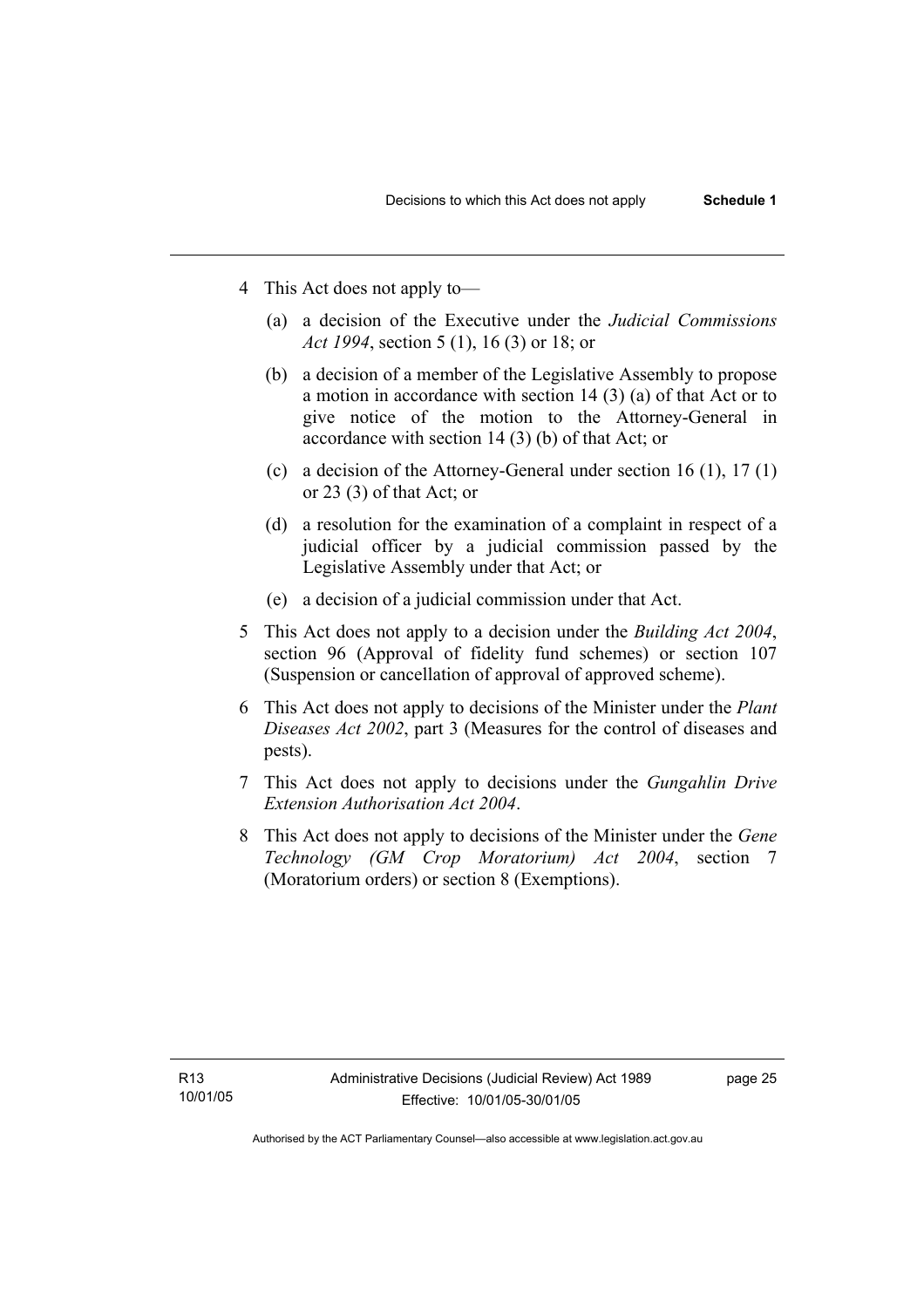## **Schedule 2 Decisions to which section 13 does not apply**

(see s 13)

Section 13 does not apply to any of the following decisions:

- (a) decisions relating to the administration of criminal justice and, in particular—
	- (i) decisions in connection with the investigation or prosecution of persons for offences against a law in force in the Territory; and
	- (ii) decisions in connection with the appointment of investigators or inspectors for the purposes of such investigations; and
	- (iii) decisions in connection with the issue of search warrants under a law in force in the Territory; and
	- (iv) decisions under a law in force in the Territory requiring the production of documents, the giving of information or the summoning of persons as witnesses;
- (b) decisions in connection with the institution or conduct of proceedings in a civil court, including decisions that relate to, or may result in, the bringing of such proceedings for the recovery of pecuniary penalties arising from contraventions of enactments and, in particular—
	- (i) decisions in connection with the investigation of persons for such contraventions; and
	- (ii) decisions in connection with the appointment of investigators or inspectors for the purposes of such investigations; and

R13 10/01/05

Authorised by the ACT Parliamentary Counsel—also accessible at www.legislation.act.gov.au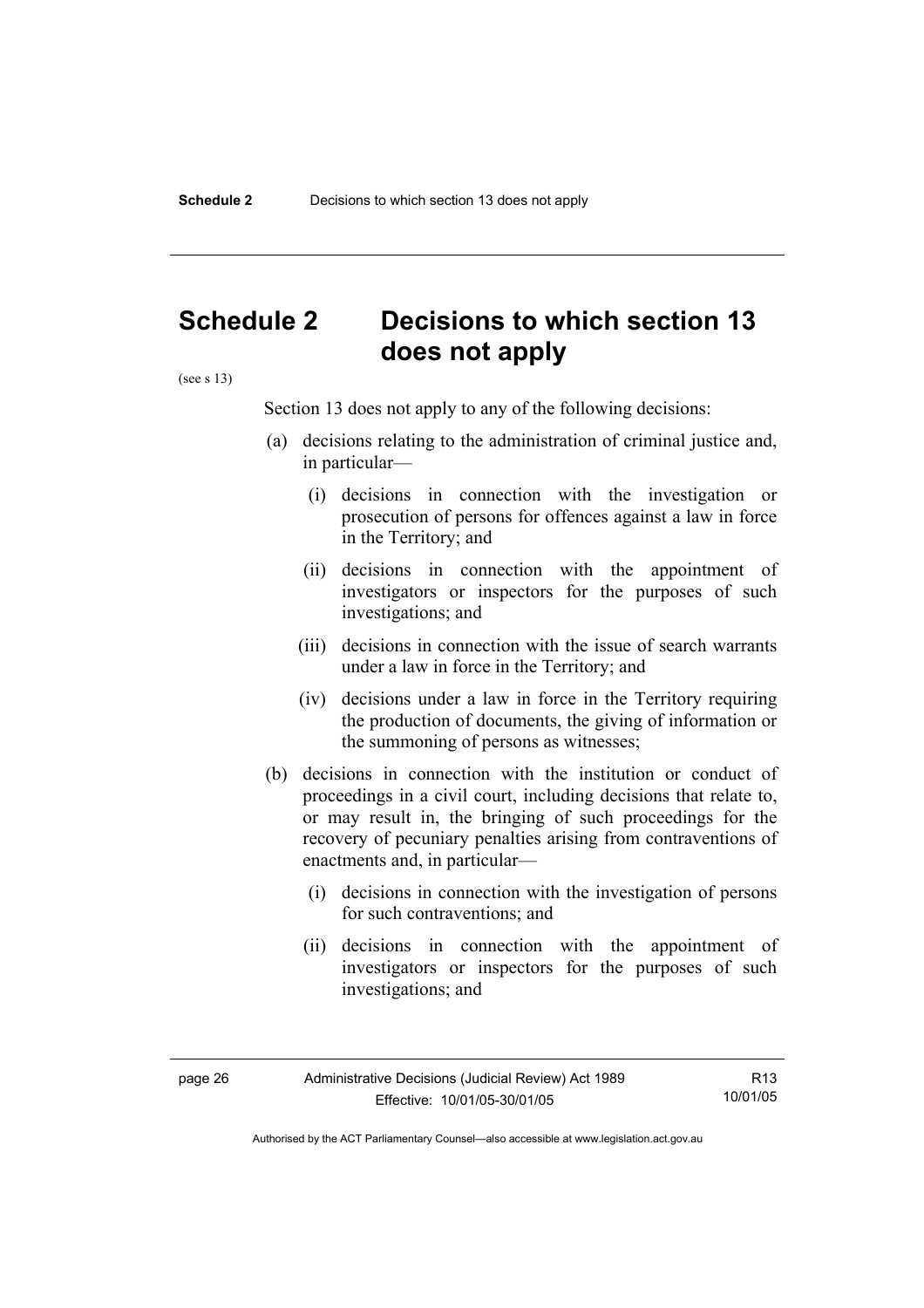- (iii) decisions in connection with the issue of search warrants under enactments; and
- (iv) decisions under enactments requiring the production of documents, the giving of information or the summoning of persons as witnesses;
- (c) decisions authorised by an Act to issue sums out of the public money of the Territory;
- (d) decisions of the Treasurer under the *Financial Management Act 1996*, section 18 (1);
- (e) decisions in connection with the enforcement of judgments or orders for the recovery of money by—
	- (i) the Territory; or
	- (ii) public servants in their official capacities;
- (f) decisions in connection with personnel management (including recruitment, training, promotion and organisation) with respect to the public service other than a decision relating to, and having regard to the particular characteristics of, or other circumstances relating to, a particular person;
- (g) decisions relating to promotions, transfers, temporary performance of duties, of or by individual officers of the public service;
- (h) decisions relating to—
	- (i) the making of appointments to the public service; or
	- (ii) the engagement of persons as employees under the *Public Sector Management Act 1994*; or
	- (iii) the making of appointments under an enactment or to an office established by, or under, an enactment;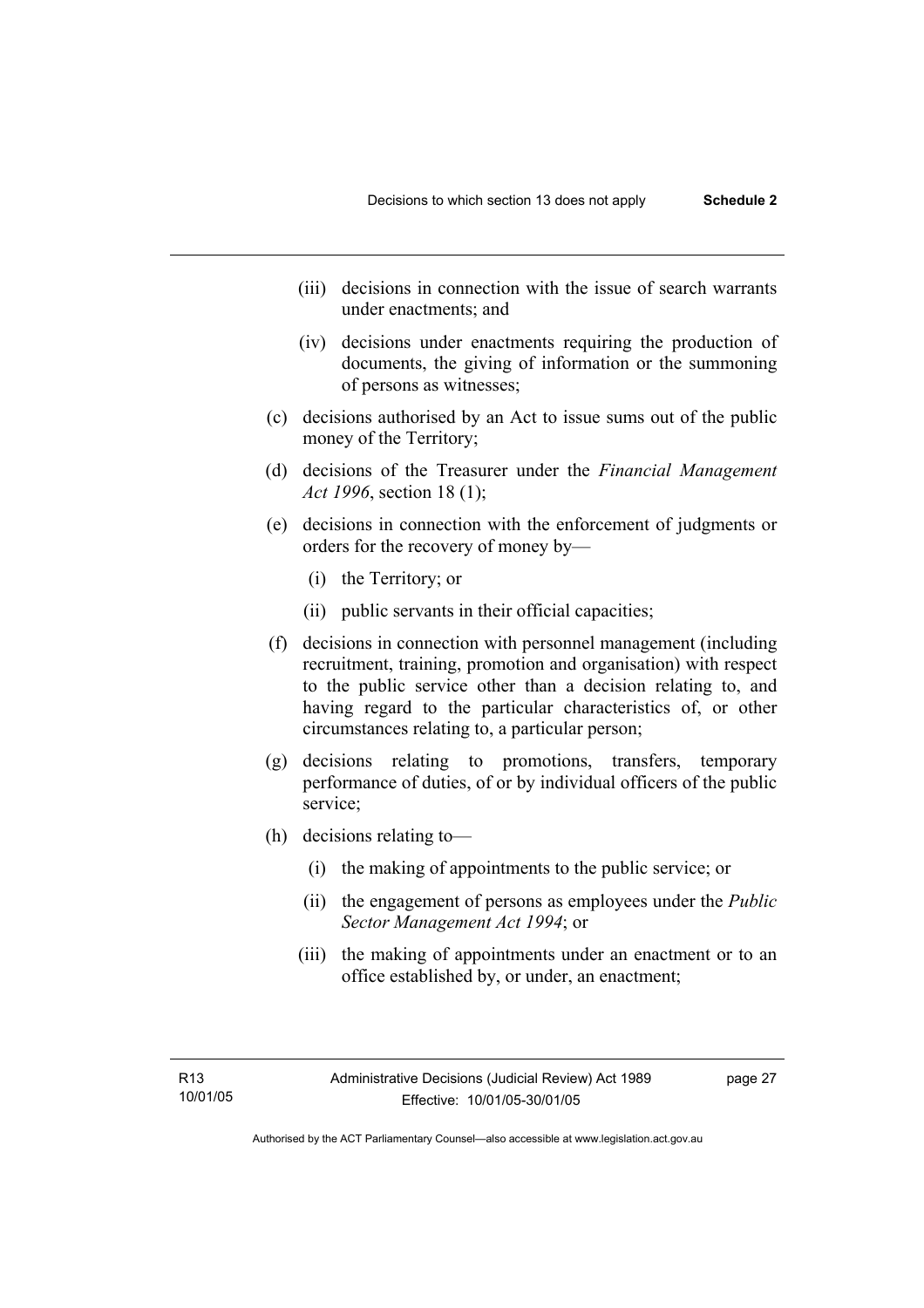- (j) decisions in connection with the prevention or settlement of industrial disputes, or otherwise relating to industrial matters, in respect of the public service;
- (k) decisions relating to the making or terminating of appointments of chief executives under the *Public Sector Management Act 1994*;
- (l) decisions relating to the appointment, or the termination of an appointment, of a person to the office of commissioner for public administration;
- (m) decisions relating to the employment, or the termination of employment, of staff under the *Legislative Assembly (Members' Staff) Act 1989*.

page 28 Administrative Decisions (Judicial Review) Act 1989 Effective: 10/01/05-30/01/05

R13 10/01/05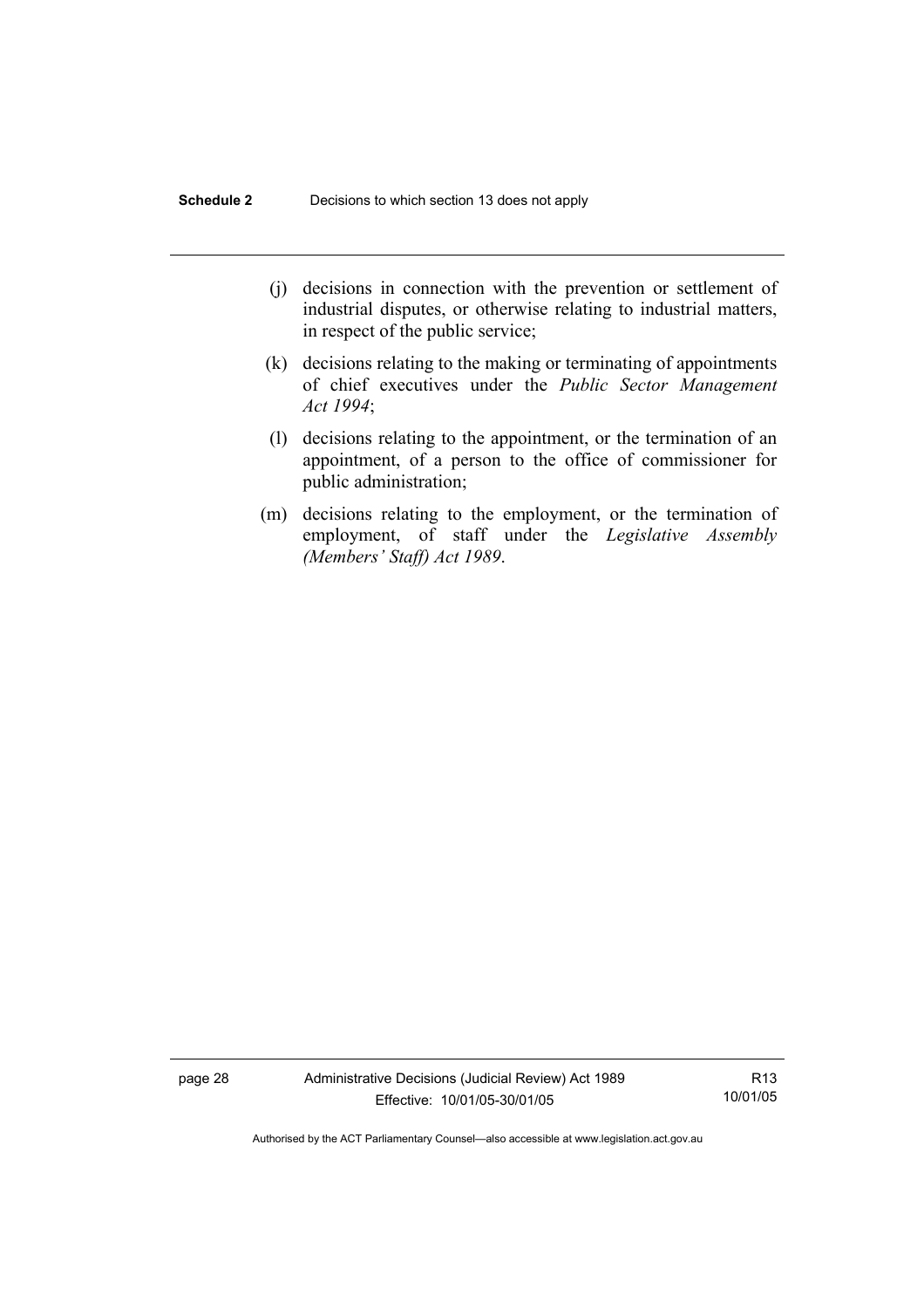### **Endnotes**

### **1 About the endnotes**

Amending and modifying laws are annotated in the legislation history and the amendment history. Current modifications are not included in the republished law but are set out in the endnotes.

Not all editorial amendments made under the *Legislation Act 2001*, part 11.3 are annotated in the amendment history. Full details of any amendments can be obtained from the Parliamentary Counsel's Office.

Uncommenced amending laws and expiries are listed in the legislation history and the amendment history. These details are underlined. Uncommenced provisions and amendments are not included in the republished law but are set out in the last endnote.

If all the provisions of the law have been renumbered, a table of renumbered provisions gives details of previous and current numbering.

The endnotes also include a table of earlier republications.

| $am = amended$<br>$amdt = amendment$<br>$ch = chapter$<br>$cl = clause$<br>$def = definition$<br>$dict = dictionary$<br>disallowed = disallowed by the Legislative<br>Assembly<br>$div = division$<br>$exp = expires/expired$<br>$Gaz = gazette$<br>$h dq =$ heading<br>$IA = Interpretation Act 1967$ | $ord = ordinance$<br>orig = original<br>par = paragraph/subparagraph<br>$pres = present$<br>$prev = previous$<br>$(\text{prev})$ = previously<br>$pt = part$<br>$r = rule/subrule$<br>reg = regulation/subregulation<br>$renum = renumbered$<br>$reloc = relocated$<br>$R[X]$ = Republication No<br>$RI = reissue$ |
|--------------------------------------------------------------------------------------------------------------------------------------------------------------------------------------------------------------------------------------------------------------------------------------------------------|--------------------------------------------------------------------------------------------------------------------------------------------------------------------------------------------------------------------------------------------------------------------------------------------------------------------|
|                                                                                                                                                                                                                                                                                                        |                                                                                                                                                                                                                                                                                                                    |
| ins = inserted/added                                                                                                                                                                                                                                                                                   | s = section/subsection                                                                                                                                                                                                                                                                                             |
| $LA =$ Legislation Act 2001                                                                                                                                                                                                                                                                            | $sch = schedule$                                                                                                                                                                                                                                                                                                   |
| $LR =$ legislation register                                                                                                                                                                                                                                                                            | $sdiv = subdivision$                                                                                                                                                                                                                                                                                               |
| LRA = Legislation (Republication) Act 1996                                                                                                                                                                                                                                                             | $sub =$ substituted                                                                                                                                                                                                                                                                                                |
| $mod = modified/modification$                                                                                                                                                                                                                                                                          | SL = Subordinate Law                                                                                                                                                                                                                                                                                               |
| $o = order$                                                                                                                                                                                                                                                                                            | underlining = whole or part not commenced                                                                                                                                                                                                                                                                          |
| om = omitted/repealed                                                                                                                                                                                                                                                                                  | or to be expired                                                                                                                                                                                                                                                                                                   |

### **2 Abbreviation key**

R13 10/01/05 Administrative Decisions (Judicial Review) Act 1989 Effective: 10/01/05-30/01/05

page 29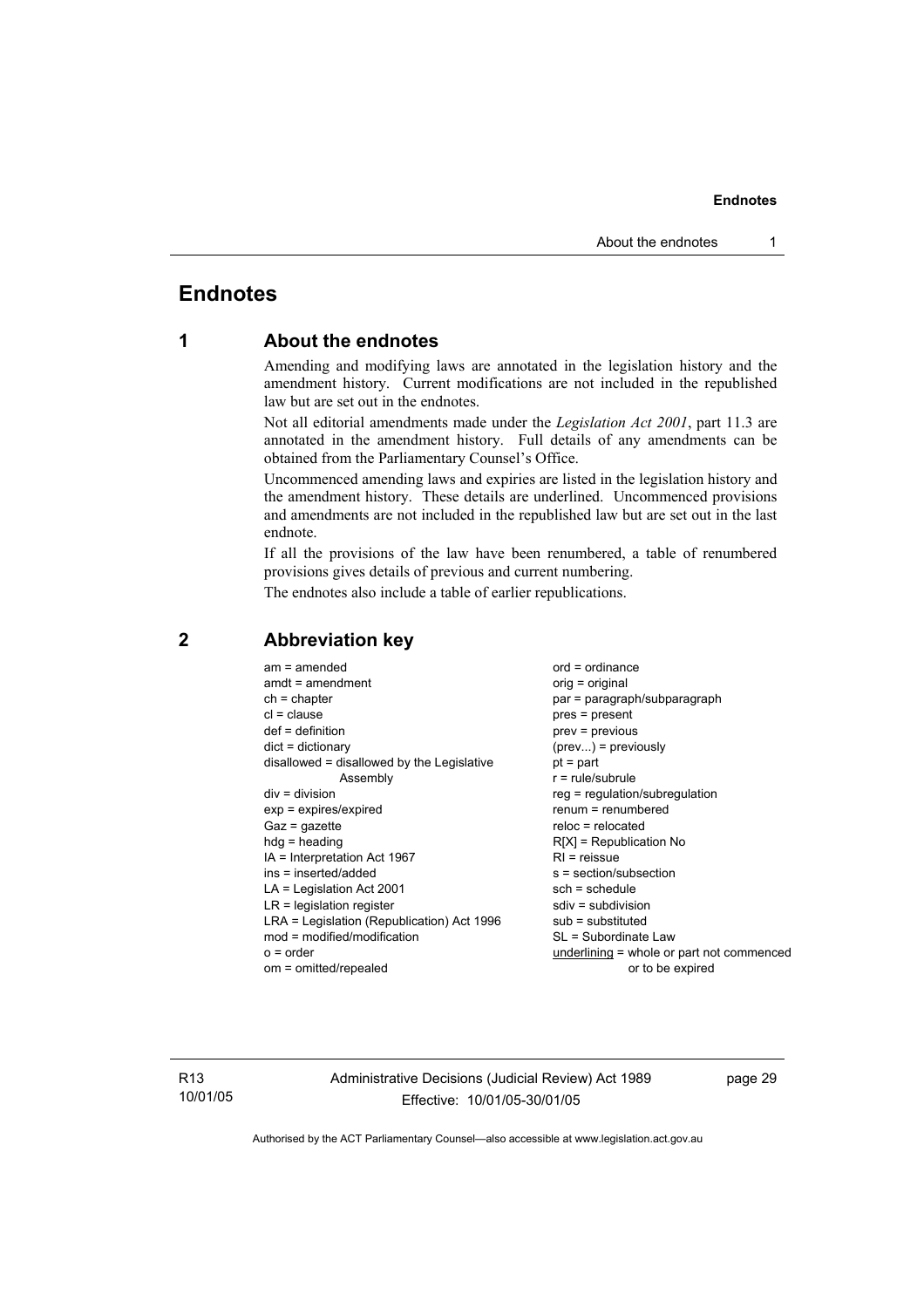3 Legislation history

### **3 Legislation history**

This Act was originally a Commonwealth ordinance—the *Administrative Decisions (Judicial Review) Ordinance 1989* No 33 (Cwlth).

The *Australian Capital Territory (Self-Government) Act 1988* (Cwlth), s 34 (4) converted most former Commonwealth ordinances in force in the ACT into ACT enactments. This allowed the ACT Legislative Assembly to amend and repeal the laws. This Act was converted into an ACT enactment on 11 May 1989 (selfgovernment day).

As with most ordinances in force in the ACT, the name was changed from *Ordinance* to *Act* by the *Self-Government (Citation of Laws) Act 1989* No 21, s 5 on 11 May 1989 (self-government day).

#### **Administrative Decisions (Judicial Review) Act 1989 No 33**

notified 10 May 1989

commenced 11 May 1989 (s 2)

as amended by

#### **Royal Commissions and Inquiries (Consequential Provisions) Act 1991 No 3 sch**

notified 1 March 1991 (Gaz 1991 No S7) s 1, s 2 commenced 1 March 1991 (s 2 (1)) sch commenced 1 May 1991 (s 2 (2) and Gaz 1991 No 16)

#### **Administrative Decisions (Judicial Review) (Amendment) Act 1991 No 102**

notified 15 January 1992 (Gaz 1991 No S3) s 1, s 2 commenced 15 January 1992 (s 2 (1)) remainder (ss 3-5) commenced 15 July 1992 (s 2 (3))

#### **Electoral Act 1992 No 71 s 53**

notified 8 December 1992 (Gaz 1992 No S218) s 1, s 2 commenced 8 December 1992 (s 2 (1)) s 53 commenced 21 December 1992 (s 2 (2) and Gaz 1992 No S243)

#### **Administrative Decisions (Judicial Review) (Amendment) Act 1993 No 65**

notified 6 September 1993 (Gaz 1993 No S172) commenced 6 September 1993 (s 2)

R13 10/01/05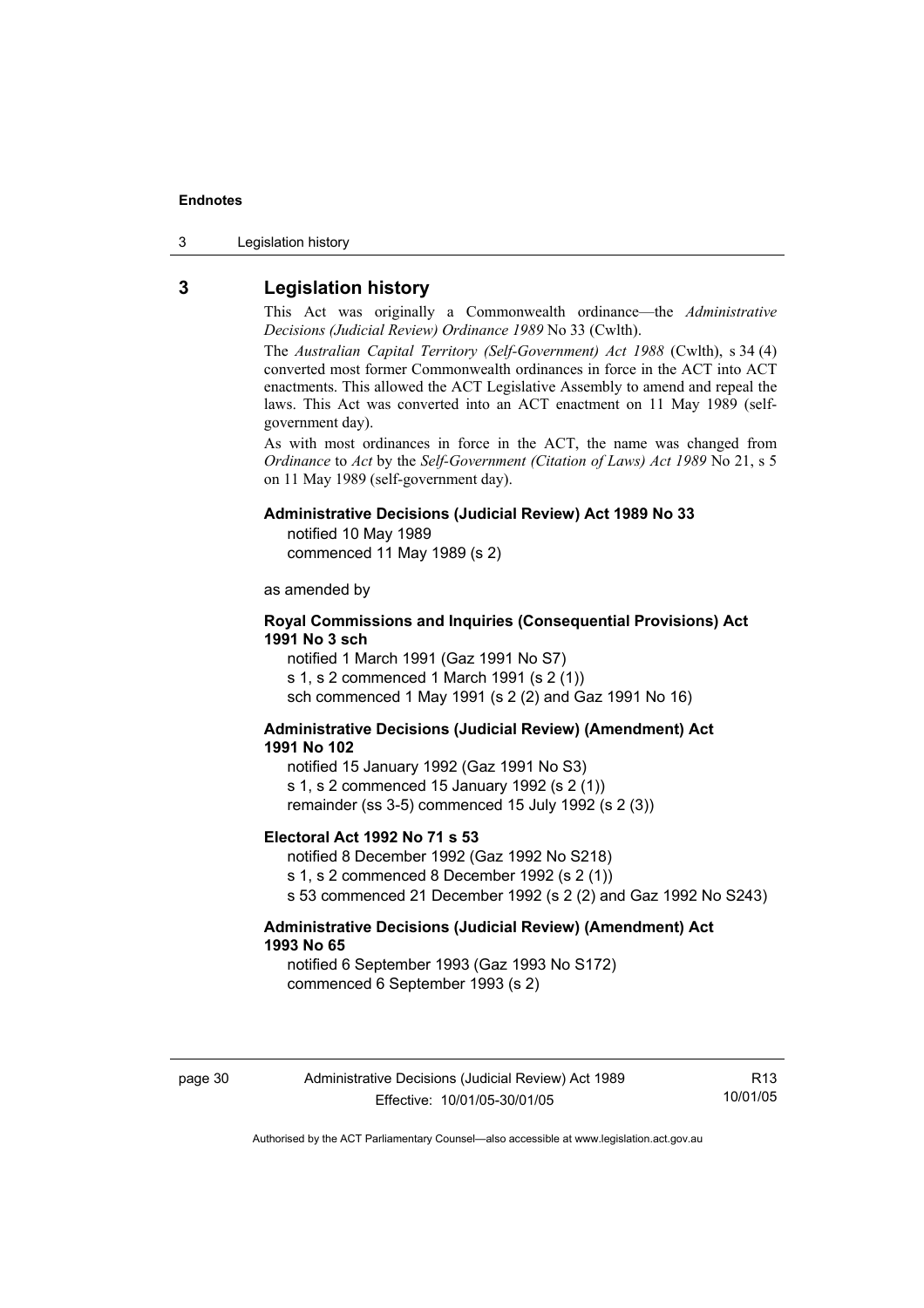### **Supreme Court (Amendment) Act (No 2) 1993 No 91 sch 3**  notified 17 December 1993 (Gaz 1993 No S258) sch 3 commenced 17 December 1993 (s 2) **Judicial Commissions (Consequential Amendments) Act 1994 No 10 s 4**  notified 14 March 1994 (Gaz 1994 No S44) s 4 commenced 14 March 1994 (s 2) **Public Sector Management (Consequential and Transitional Provisions) Act 1994 No 38 sch 1 pt 3**  notified 30 June 1994 (Gaz 1994 No S121) s 1, s 2 commenced 30 June 1994 (s 2 (1)) sch 1 pt 3 commenced 1 July 1994 (s 2 (2) and Gaz 1994 No S142) **Financial Management and Audit (Consequential and Transitional Provisions) Act 1996 No 26 sch pt 1**  notified 1 July 1996 (Gaz 1996 No S130) sch pt 1 commenced 1 July 1996 (s 2) **Land (Planning and Environment) (Amendment) Act (No 3) 1996 No 85 s 88**  notified 24 December 1996 (Gaz 1996 No S345) s 1, s 2 commenced 24 December 1996 (s 2 (1)) s 88 commenced 24 June 1997 (s 2 (3)) **Tobacco Licensing (Amendment) Act 1998 No 18 sch 1**  notified 10 July 1998 (Gaz 1998 No S190) commenced 10 July 1998 (s 2) **Taxation Administration (Consequential and Transitional Provisions) Act 1999 No 5 sch 2**  notified 1 March 1999 (Gaz 1999 No S8) s 1, s 2 commenced 1 March 1999 (s 2 (1)) sch 2 commenced 1 March 1999 (s 2 (2)) **Duties (Consequential and Transitional Provisions) Act 1999 No 8 s 33**  notified 1 March 1999 (Gaz 1999 No S8) ss 1-3 commenced 1 March 1999 (s 2 (1)) commenced 1 March 1999 (s 2 (2))

page 31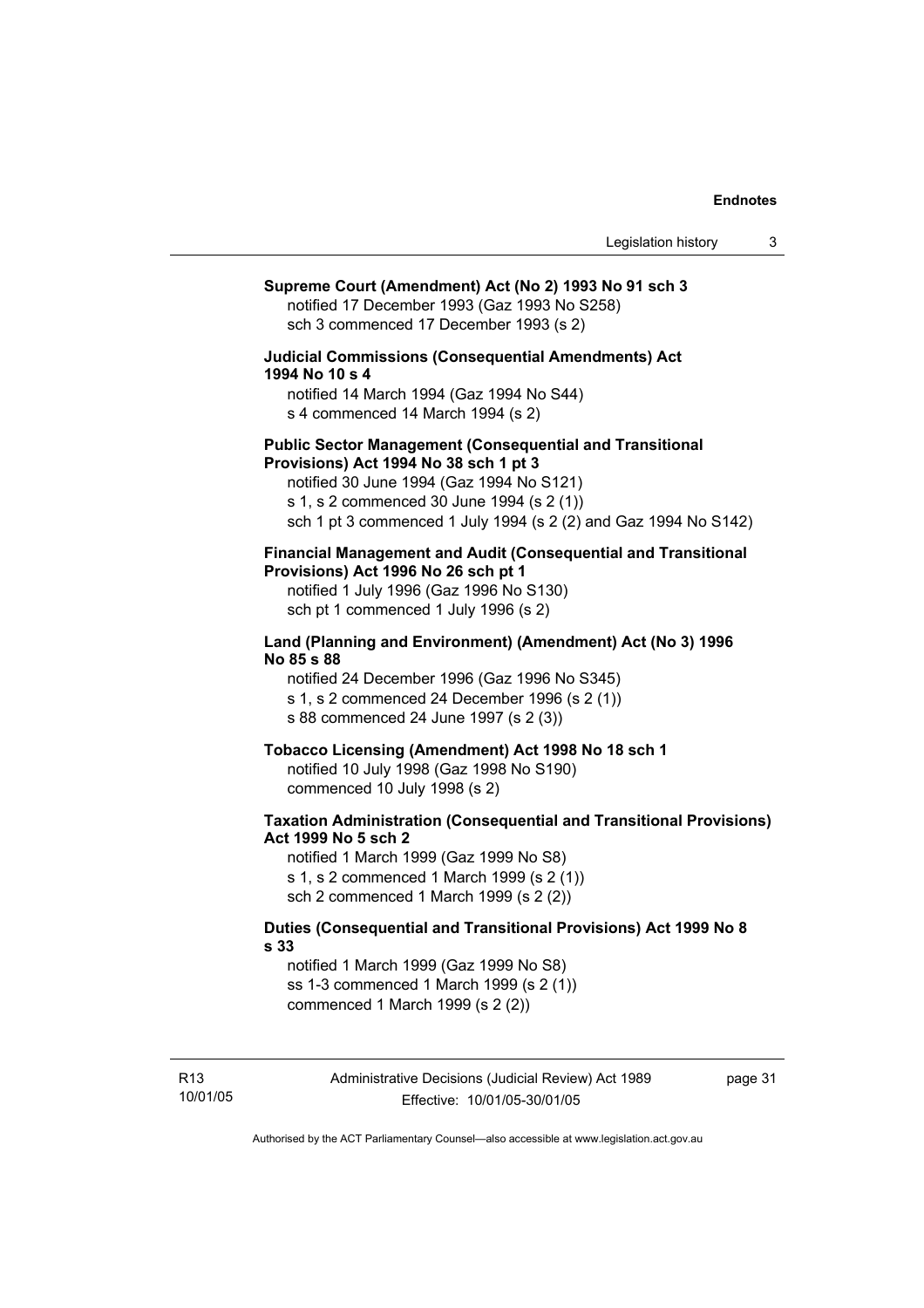| 3 | Legislation history                                                                                                                                                                                                                                                                                         |
|---|-------------------------------------------------------------------------------------------------------------------------------------------------------------------------------------------------------------------------------------------------------------------------------------------------------------|
|   | Law Reform (Miscellaneous Provisions) Act 1999 No 66 sch 3<br>notified 10 November 1999 (1999 No 45)<br>commenced 10 November 1999 (s 2)                                                                                                                                                                    |
|   | Tobacco Amendment Act 2000 No 16 sch 3 pt 1<br>notified 20 April 2000 (Gaz 2000 No 16)<br>s 1, s 2 commenced 20 April 2000 (s 2 (1))<br>sch 3 pt 1 commenced 1 July 2000 (s 2 (3))                                                                                                                          |
|   | Subordinate Laws Amendment Act 2000 No 71 sch 2<br>notified 21 December 2000 (Gaz 2000 No S69)<br>s 1, s 2 commenced 21 December 2000 (IA s 10B)<br>sch 2 commenced 21 June 2001 (IA s 10E)                                                                                                                 |
|   | Legislation (Consequential Amendments) Act 2001 No 44 pt 6<br>notified 26 July 2001 (Gaz 2001 No 30)<br>s 1, s 2 commenced 26 July 2001 (IA s 10B)<br>pt 6 commenced 12 September 2001 (s 2 and Gaz 2001 No S65)                                                                                            |
|   | Building Amendment Act 2002 No 15 s 14<br>notified LR 17 May 2002<br>s 1, s 2 commenced 17 May 2002 (LA s 75)<br>s 14 commenced 18 May 2002 (s 2)                                                                                                                                                           |
|   | Plant Diseases Act 2002 A2002-42 s 44<br>notified LR 2 December 2002<br>s 1, s 2 commenced 2 December 2002 (LA s 75 (1))<br>s 44 commenced 2 June 2003 (s 2 and LA s 79)                                                                                                                                    |
|   | Confiscation of Criminal Assets Act 2003 A2003-8 sch 1 pt 1.1<br>notified LR 27 March 2003<br>s 1, s 2 commenced 27 March 2003 (LA s 75 (1))<br>sch 1 pt 1.1 commenced 15 August 2003 (s 2 and CN2003-7)                                                                                                    |
|   | <b>Construction Occupations Legislation Amendment Act 2004</b><br>A2004-13 sch 2 pt 2.1<br>notified LR 26 March 2004<br>s 1, s 2 commenced 26 March 2004 (LA s 75 (1))<br>sch 2 pt 2.1 commenced 1 September 2004 (s 2 and see Construction<br>Occupations (Licensing) Act 2004 A2004-12, s 2 and CN2004-8) |

R13 10/01/05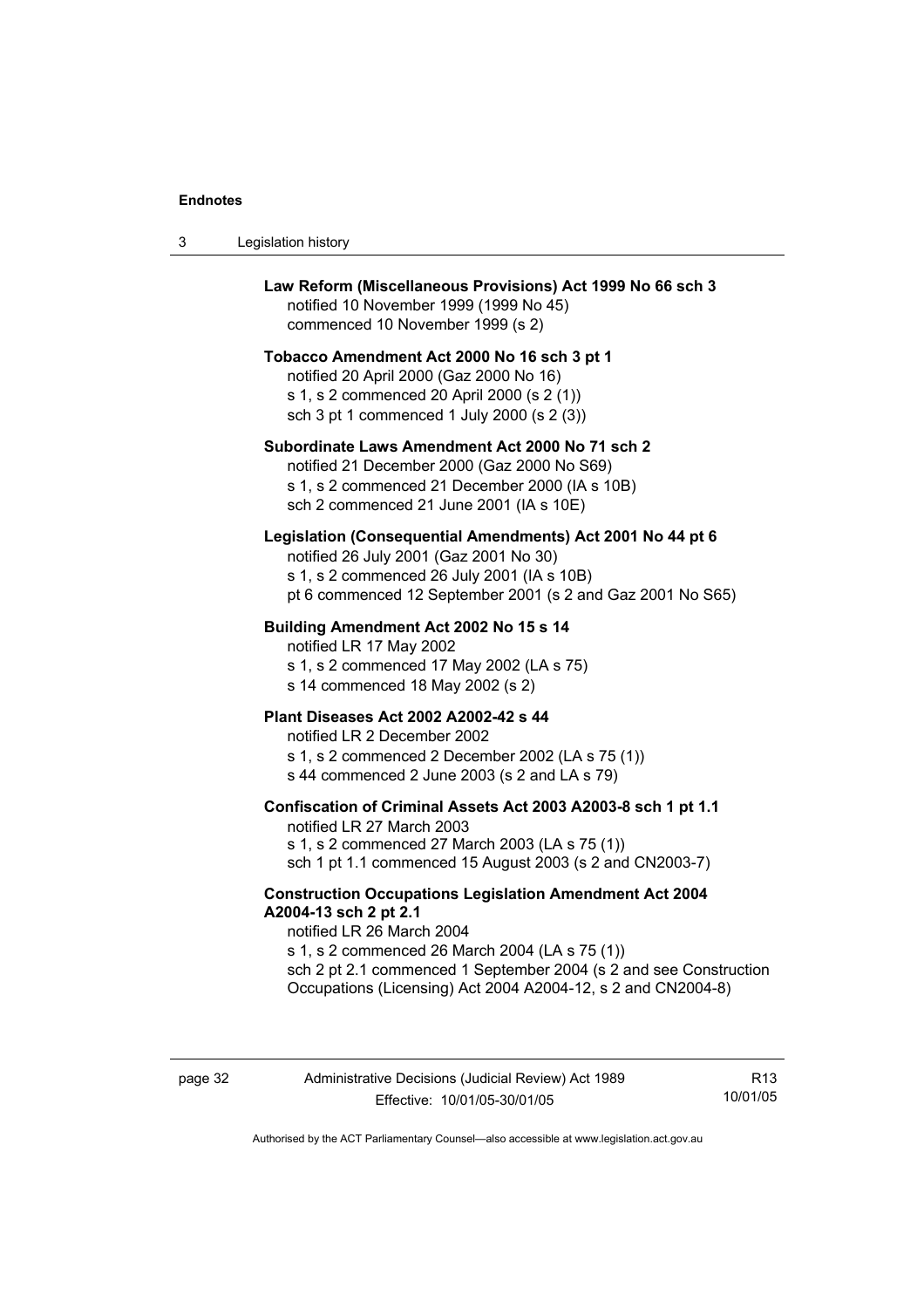#### **Gungahlin Drive Extension Authorisation Act 2004 A2004-27 s 15**

notified LR 26 May 2004

s 1, s 2 commenced 26 May 2004 (LA s 75 (1))

s 15 commenced 27 May 2004 (s 2)

#### **Gene Technology (GM Crop Moratorium) Act 2004 A2004-40 s 40**

notified LR 9 July 2004

s 1, s 2 commenced 9 July 2004 (LA s 75 (1))

s 40 commenced 10 July 2004 (s 2)

#### **Heritage Act 2004 A2004-57 sch 1 pt 1.2**

notified LR 9 September 2004

s 1, s 2 commenced 9 September 2004 (LA s 75 (1))

sch 1 pt 1.2 awaiting commencement (s 2)

*Note* default commencement under LA s 79: 9 March 2005

#### **Court Procedures (Consequential Amendments) Act 2004 A2004-60 sch 1 pt 1.3**

notified LR 2 September 2004 s 1, s 2 commenced 2 September 2004 (LA s 75 (1)) sch 1 pt 1.3 commenced 10 January 2005 (s 2 and see Court Procedures Act 2004 A2004-59, s 2 and CN2004-29)

#### **Crimes (Restorative Justice) Act 2004 A2004-65 s 76**

notified LR 6 September 2004 s 1, s 2 commenced 6 September 2004 (LA s 75 (1)) s 76 awaiting commencement (s 2) *Note* default commencement under LA s 79: 6 March 2005

#### **4 Amendment history**

#### **Commencement**

s 2 om 2001 No 44 amdt 1.42

#### **Interpretation**

s 3 am 1991 No 102 s 4; 1993 No 65 s 4; 1996 No 85 s 88; 2001 No 44 amdts 1.43-1.45 def *duty* am 1994 No 38 sch 1 pt 3 def *enactment* am 1999 No 66 sch 3 def *rules of court* am 1993 No 91 sch 3 om A2004-60 amdt 1.7

R13 10/01/05 Administrative Decisions (Judicial Review) Act 1989 Effective: 10/01/05-30/01/05

page 33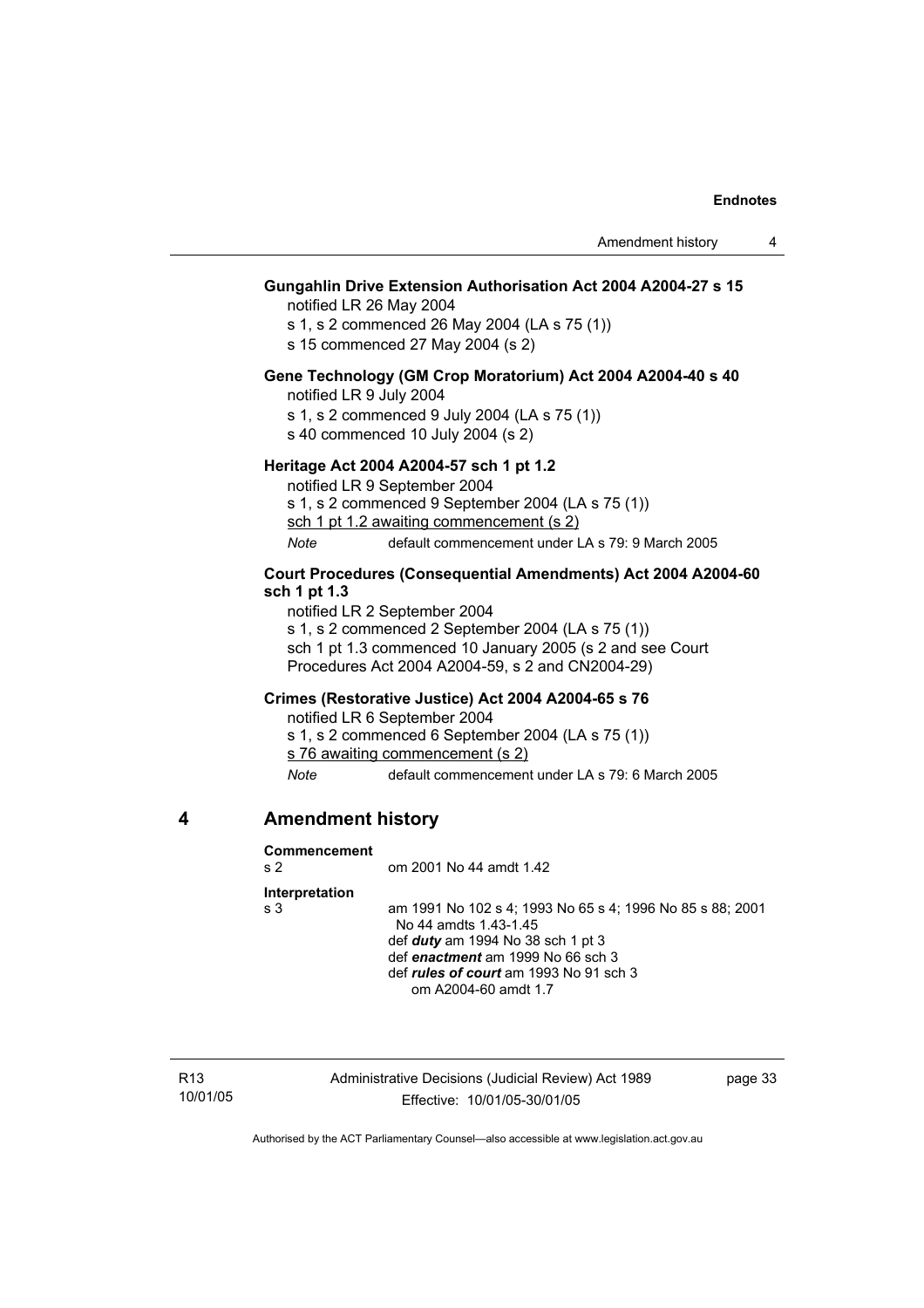4 Commencement

**Effect of Act on other rights**  s 9 am 1991 No 102 s 5; 1993 No 65 s 5; 1999 No 66 sch 3; A2004-57 amdt 1.3 **Manner of making applications**  s 10 am A2004-60 amdt 1.8; ss and pars renum R13 LA (see A2004-60 amdt 1.9) **Stay of proceedings**  s 16 **am 1999** No 66 sch 3 **Regulation-making power**  s 21 sub 2001 No 44 amdt 1.46 **Transitional—sch 1, clause 5**  ins A2004-13 amdt 2.1 exp 1 July 2005 (s 22 (2)) **Decisions to which this Act does not apply**  sch 1 am 1991 No 3 sch; 1992 No 71 s 53; 1994 No 10 s 4; 1998 No 18 sch 1; 1999 No 5 sch 2; 1999 No 8 s 33; 2000 No 16 sch 3 pt 1; 2001 No 44 amdt 1.47; 2002 No 15 s 14; A2002-42, s 44; A2003-8 amdt 1.1; A2004-13 amdt 2.2; A2004-27 s 15; A2004-40 s 40; A2004-65 s 76

#### **Decisions to which section 13 does not apply**

sch 2 am 1994 No 38 sch 1 pt 3; 1996 No 26 sch

page 34 Administrative Decisions (Judicial Review) Act 1989 Effective: 10/01/05-30/01/05

R13 10/01/05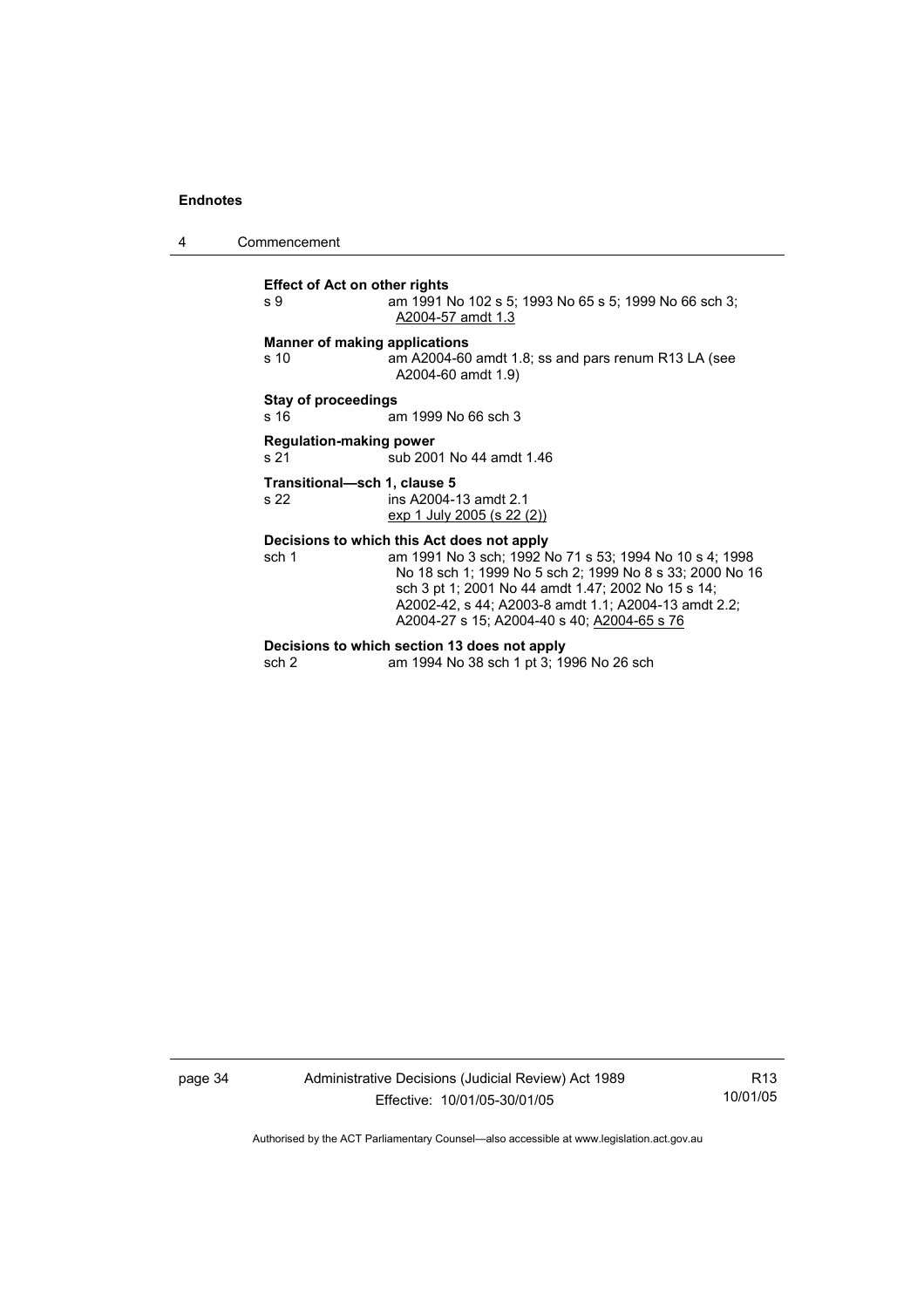### **5 Earlier republications**

Some earlier republications were not numbered. The number in column 1 refers to the publication order.

Since 12 September 2001 every authorised republication has been published in electronic pdf format on the ACT legislation register. A selection of authorised republications have also been published in printed format. These republications are marked with an asterisk (\*) in column 1. Except for the footer, electronic and printed versions of an authorised republication are identical.

| <b>Republication No Amendments to</b> |                 | <b>Republication date</b> |
|---------------------------------------|-----------------|---------------------------|
| 1                                     | Act 1991 No 102 | 15 July 1992              |
| 2                                     | Act 1993 No 91  | 31 January 1994           |
| 3                                     | Act 1994 No 38  | 31 January 1995           |
| 4                                     | Act 1996 No 26  | 30 November 1996          |
| 5                                     | Act 1999 No 8   | 1 March 1999              |
| 6                                     | Act 2001 No 44  | 18 October 2001           |
| 7                                     | Act 2002 No 15  | 20 May 2002               |
| 8                                     | A2003-8         | 2 June 2003               |
| 9                                     | A2003-8         | 15 August 2003            |
| 10                                    | A2004-27        | 27 May 2004               |
| 11                                    | A2004-40        | 10 July 2004              |
| 12                                    | A2004-40        | 1 September 2004          |

R13 10/01/05